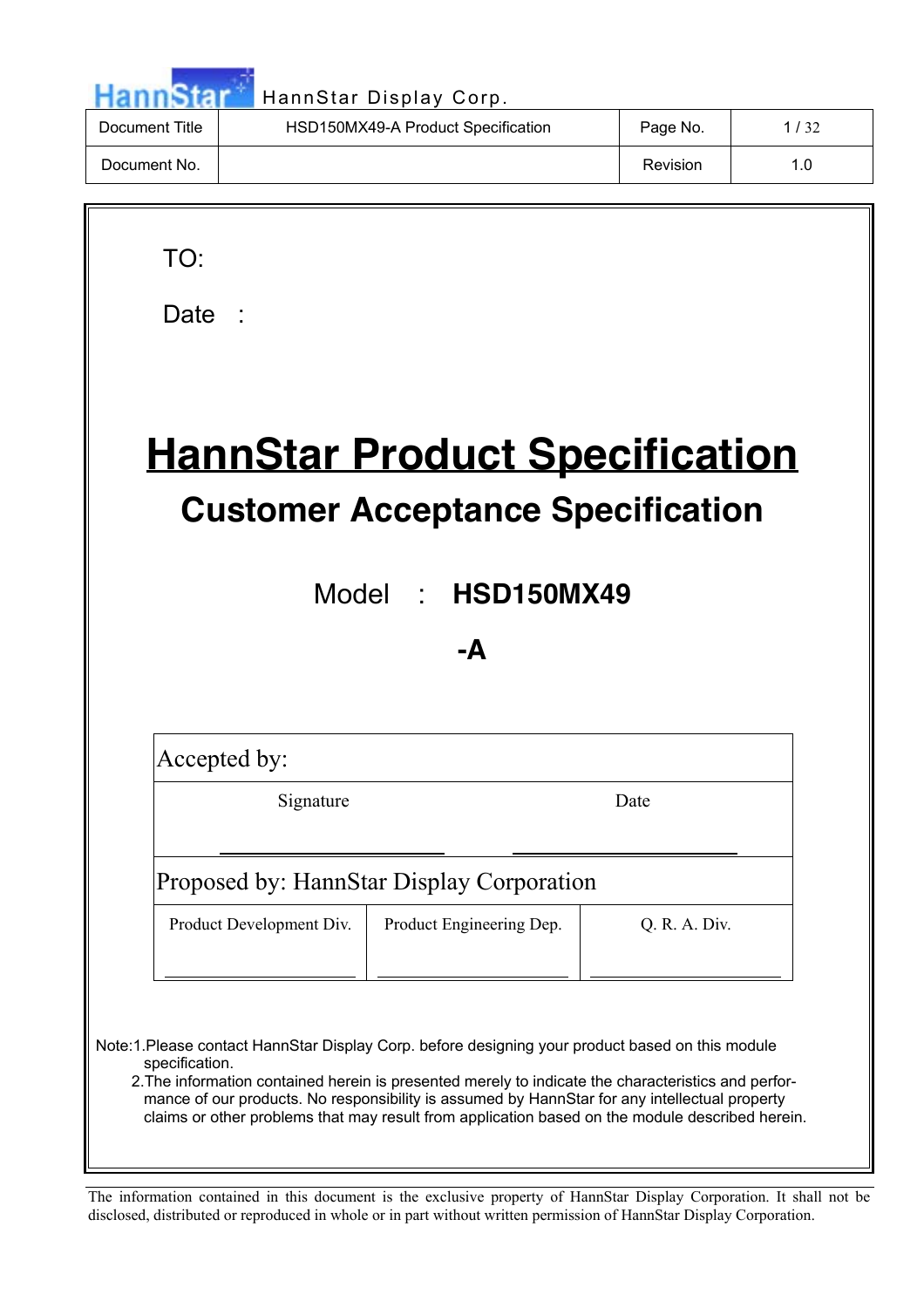| <b>HannStar</b> |  |  |
|-----------------|--|--|

## HannStar Display Corp.

| Document Title | HSD150MX49-A Product Specification | Page No. |                  |
|----------------|------------------------------------|----------|------------------|
| Document No.   |                                    | Revision | 1.0 <sub>1</sub> |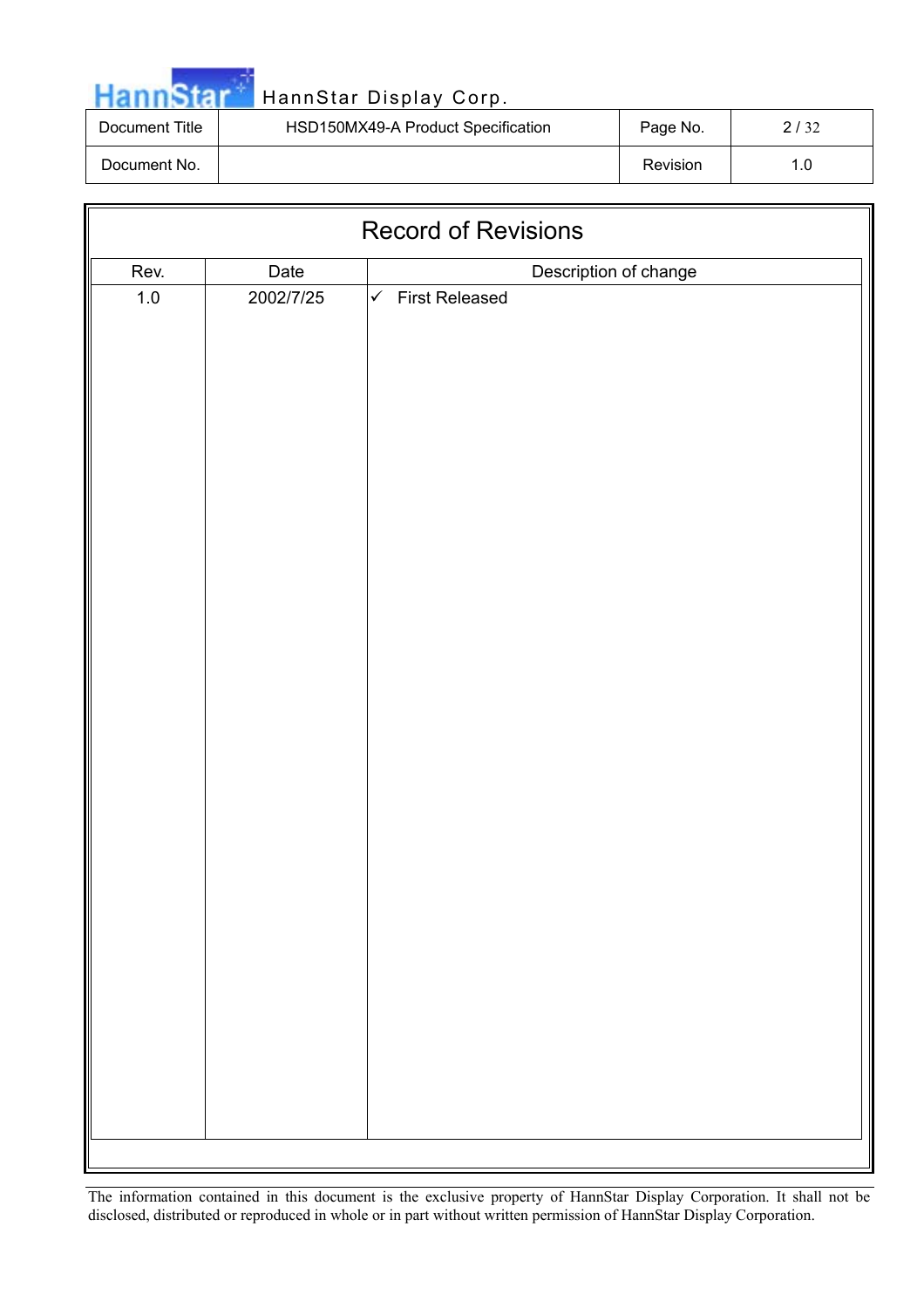

# HannStar<sup>t HannStar Display Corp.</sup>

| Document Title | HSD150MX49-A Product Specification | Page No. |  |
|----------------|------------------------------------|----------|--|
| Document No.   |                                    | Revision |  |

| 1.0  | p.4  |
|------|------|
| 2.0  | p.5  |
| 3.0  | p.6  |
| 4.0  | p.11 |
| 5.0  | p.13 |
| 6.0  | p.14 |
| 7.0  | p.18 |
| 8.0  | p.22 |
| 9.0  | p.25 |
| 10.0 | p.26 |
| 11.0 | p.28 |
| 12.0 | p.30 |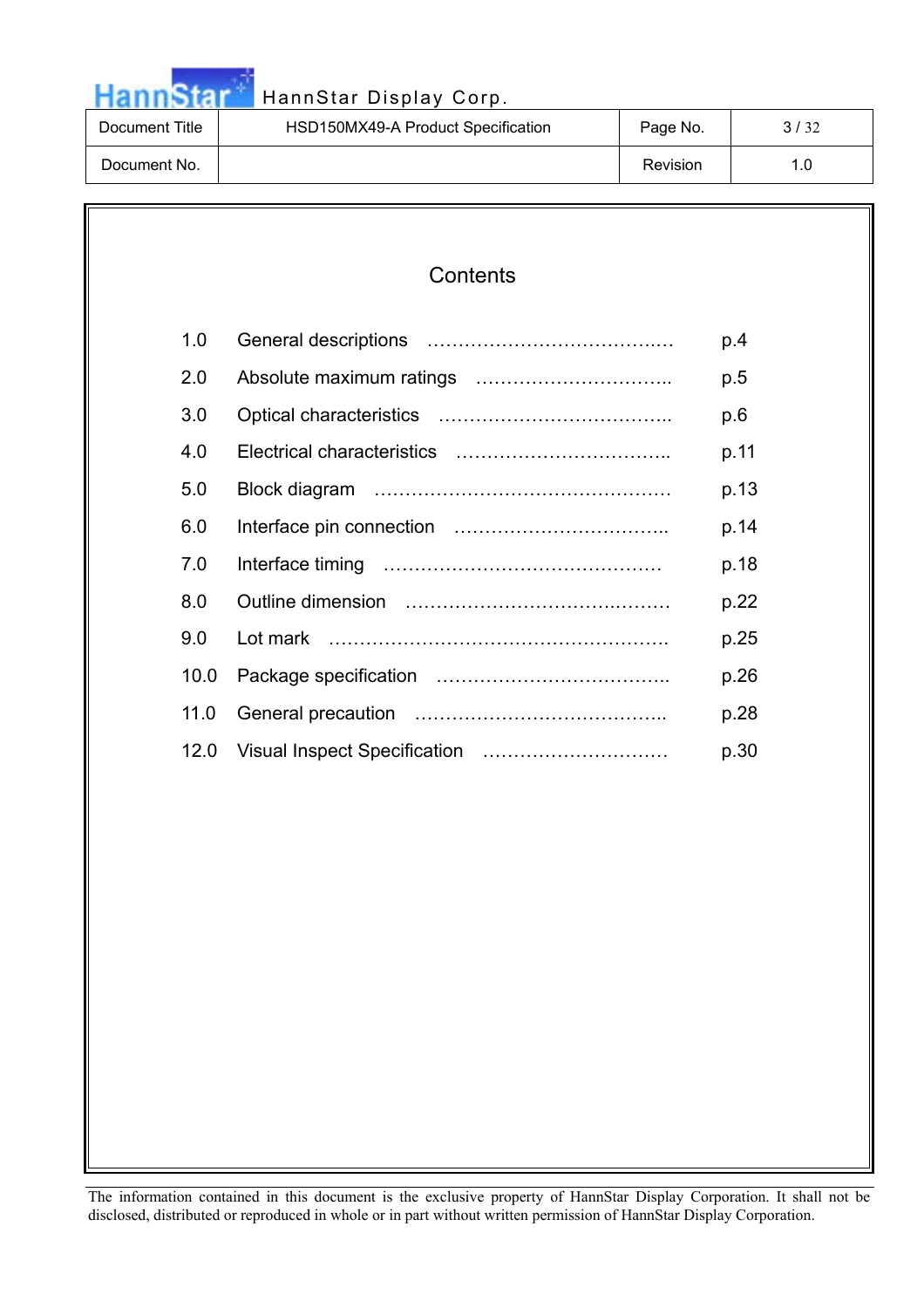

| Document Title | HSD150MX49-A Product Specification |          | 4/32 |
|----------------|------------------------------------|----------|------|
| Document No.   |                                    | Revision |      |

### **1.0 GENERAL DESCRIPTIONS**

#### **1.1 Introduction**

HannStar Display model HSD150MX49-A is a color active matrix thin film transistor (TFT) liquid crystal display(LCD) that uses amorphous silicon TFT as a switching device. This model is composed of a TFT LCD panel, a driving circuit and a back light system. This TFT LCD has a 15 inch diagonally measured active display area with XGA resolution (768 vertical by 1024 horizontal pixel array) and can display up to 8bit colors.

### **1.2 Features**

- $\blacksquare$  High brightness with low power consumption
- $\blacksquare$  Wide viewing angle
- $\blacksquare$  Compact and light weight design
- 4 CCFLs(Cold Cathode Fluorescent Lamp)
- $\blacksquare$  Input timing : DE+Hs+Vs mode
- 2ch-TTL interface system with simulated 8bit color data

#### **1.3 Applications**

- $\blacksquare$  Desktop monitors
- $\blacksquare$  Moniputers
- $\blacksquare$  Display terminals for AV applications
- $\blacksquare$  Monitors for industrial applications

#### **1.4 General information**

| Item                         | Specification                                                          | Unit   |
|------------------------------|------------------------------------------------------------------------|--------|
| Outline dimension            | $321.0 \times 249.0 \times 11.0$ (typ.)                                |        |
| Display area                 | $304.1(H) \times 228.1(V)$                                             | mm     |
| Number of Pixel              | 1024(H) x 768(V)                                                       | pixels |
| Pixel pitch                  | $0.297(H) \times 0.297(V)$                                             | mm     |
| Pixel arrangement            | <b>RGB Vertical stripe</b>                                             |        |
| Display color                | 16 million                                                             | colors |
| Display mode                 | Normally white                                                         |        |
| Surface treatment            | Antiglare, Hard-Coating(3H)                                            |        |
| Weight                       | (1050g) max.                                                           | g      |
| Back-light                   | 2-CCFLs, Top & bottom edge side                                        |        |
| Input signal                 | 2-ch TTL interface with simulates 8-bit color data.<br>$(6-bit + FRC)$ |        |
| Power consumption            |                                                                        | W      |
| Optimum viewing<br>direction | 6 o'clock                                                              |        |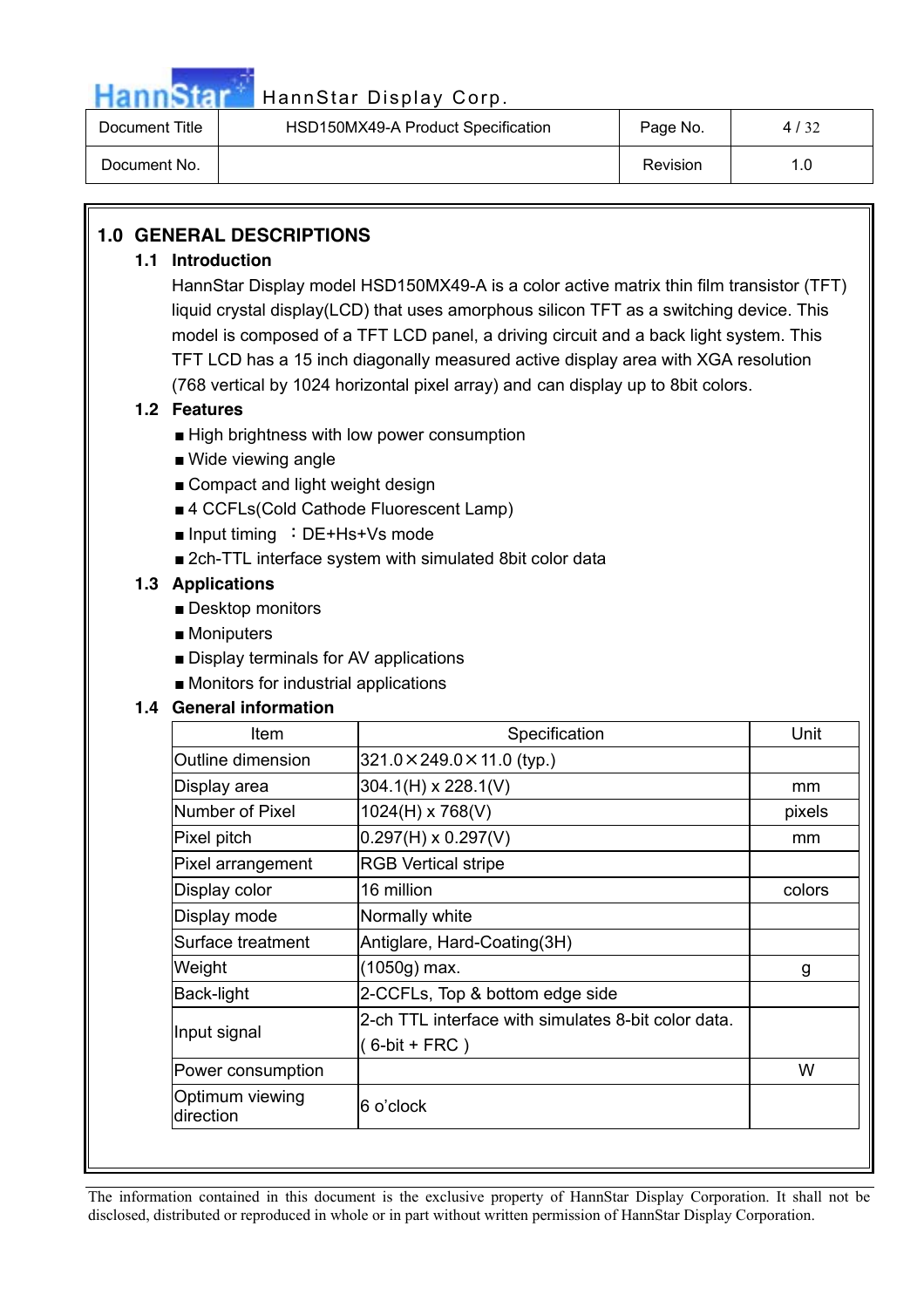

| Document Title | HSD150MX49-A Product Specification |          | 5/32 |
|----------------|------------------------------------|----------|------|
| Document No.   |                                    | Revision | 1.0  |

### **1.5 Mechanical Information**

| <b>Item</b>               |                              | Min.  | Typ.   | Max.   | Unit |
|---------------------------|------------------------------|-------|--------|--------|------|
| Module<br><b>Size</b>     | Horizontal(H)                | 320.5 | 321.0  | 321.5  | mm   |
|                           | Vertical(V)                  | 248.5 | 249.0  | 249.5  | mm   |
|                           | $\mathsf{Depth}(\mathsf{D})$ |       | (11.0) | (11.5) | mm   |
| Weight (Without inverter) |                              |       | (1000) | (1050) |      |

### **2.0 ABSOLUTE MAXIMUM RATING**

### **2.1 Absolute Rating of Environment**

| Item                        | Symbol                      | Min.  | Max. | Unit            | <b>Note</b> |
|-----------------------------|-----------------------------|-------|------|-----------------|-------------|
| Storage temperature         | ${\mathsf T}_{\text{STG}}$  | $-20$ | 60   | $\rm ^{o}C$     |             |
| Operating temperature       | $\mathsf{T}_{\mathsf{OPR}}$ |       | 50   | $\rm ^{\circ}C$ |             |
| Vibration(non-operating)    | $V_{\mathsf{NOP}}$          |       | 1.5  | G               | (1)         |
| Shock(non-operating)        | $S_{NOP}$                   |       | 70   | G               | (2)         |
| Storage humidity            | $H_{STG}$                   | 10    | 90   | %RH             | (3)         |
| Operating humidity          | $H_{OP}$                    | 10    | 80   | %RH             | (3)         |
| Low pressure(operating)     | $P_{LOP}$                   | 697   |      | HPa             | (4)         |
| Low pressure(non-operating) | $P_{LNOP}$                  | 116   |      | HPa             | (5)         |

Note (1) 5-500Hz sine wave, X,Y,Z each directions, 30 min/cycle.

(2) 11ms, ±X, ±Y, ±Z direction, one time each. For this shock test,

it is necessary to fill the silicon rubber between the shock jig as buffer.

- $(3)$  Max wet bulb temp. = 39°C
- (4) 2 hrs. (10000 feet)
- (5) 24hrs. (50000 feet)

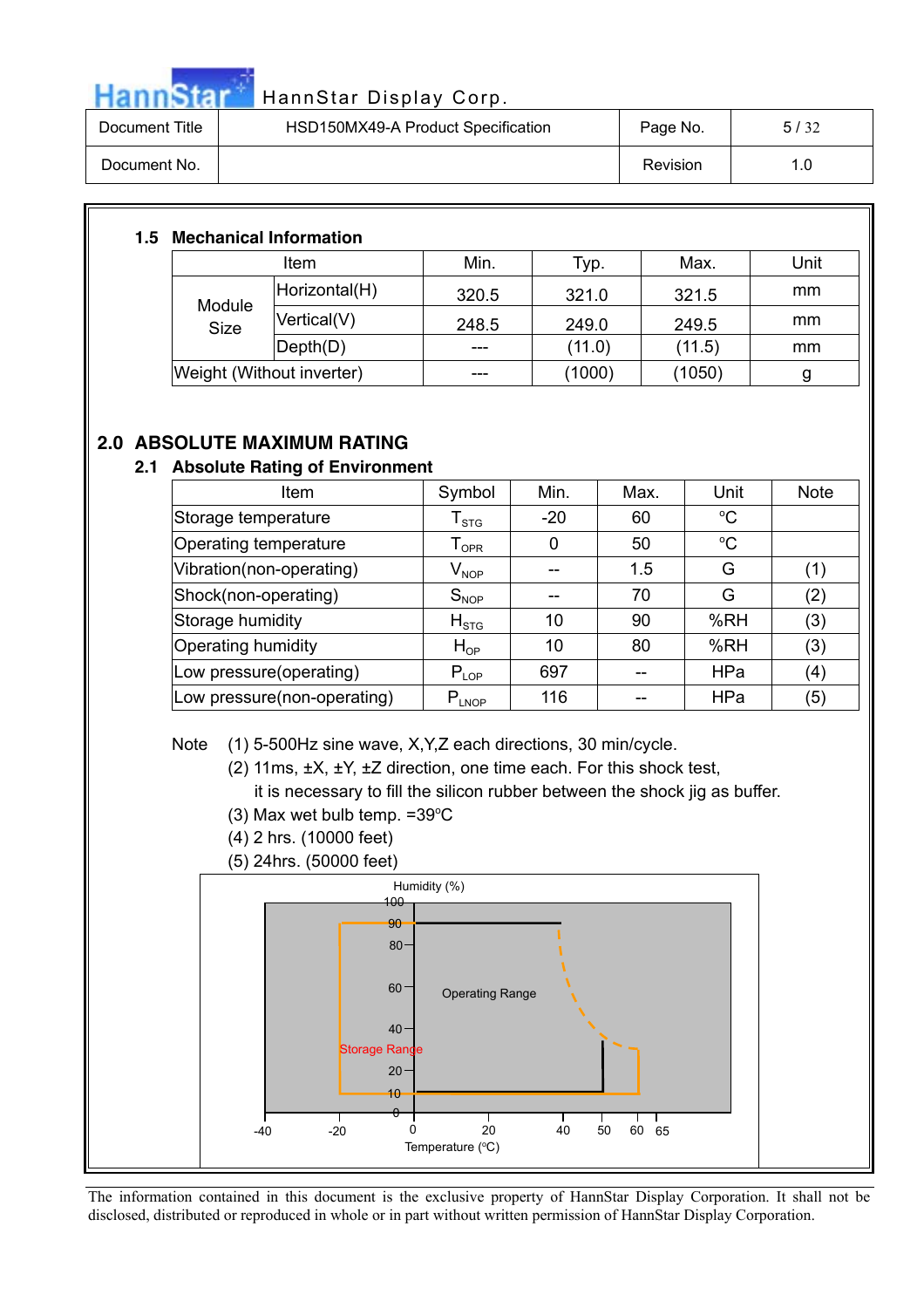

| Document Title | HSD150MX49-A Product Specification | Page No. | 6/32 |
|----------------|------------------------------------|----------|------|
| Document No.   |                                    | Revision | 1.0  |

### **2.2 Electrical Absolute Rating**

### **2.2.1 TFT LCD Module**

| Item                 | Symbol          | Min.   | Max.   | Unit | <b>Note</b> |
|----------------------|-----------------|--------|--------|------|-------------|
| Power supply voltage | y <sub>DD</sub> | $-0.3$ | 4.0    |      |             |
| Logic input voltage  | V IN            | $-0.3$ | VDD+.3 |      |             |

### **2.2.2 Back-Light Unit**

| Item           | Symbol | Min.  | Max. | Unit         | <b>Note</b> |
|----------------|--------|-------|------|--------------|-------------|
| Lamp voltage   | v.     |       | 2000 | <b>v</b> rms |             |
| Lamp current   |        | $- -$ | 7.0  | mA           |             |
| Lamp frequency |        |       | 100  | kHz          |             |

Note (1) Permanent damage may occur to the LCD module if beyond this specification. Functional operation should be restricted to the conditions described under normally operating conditions.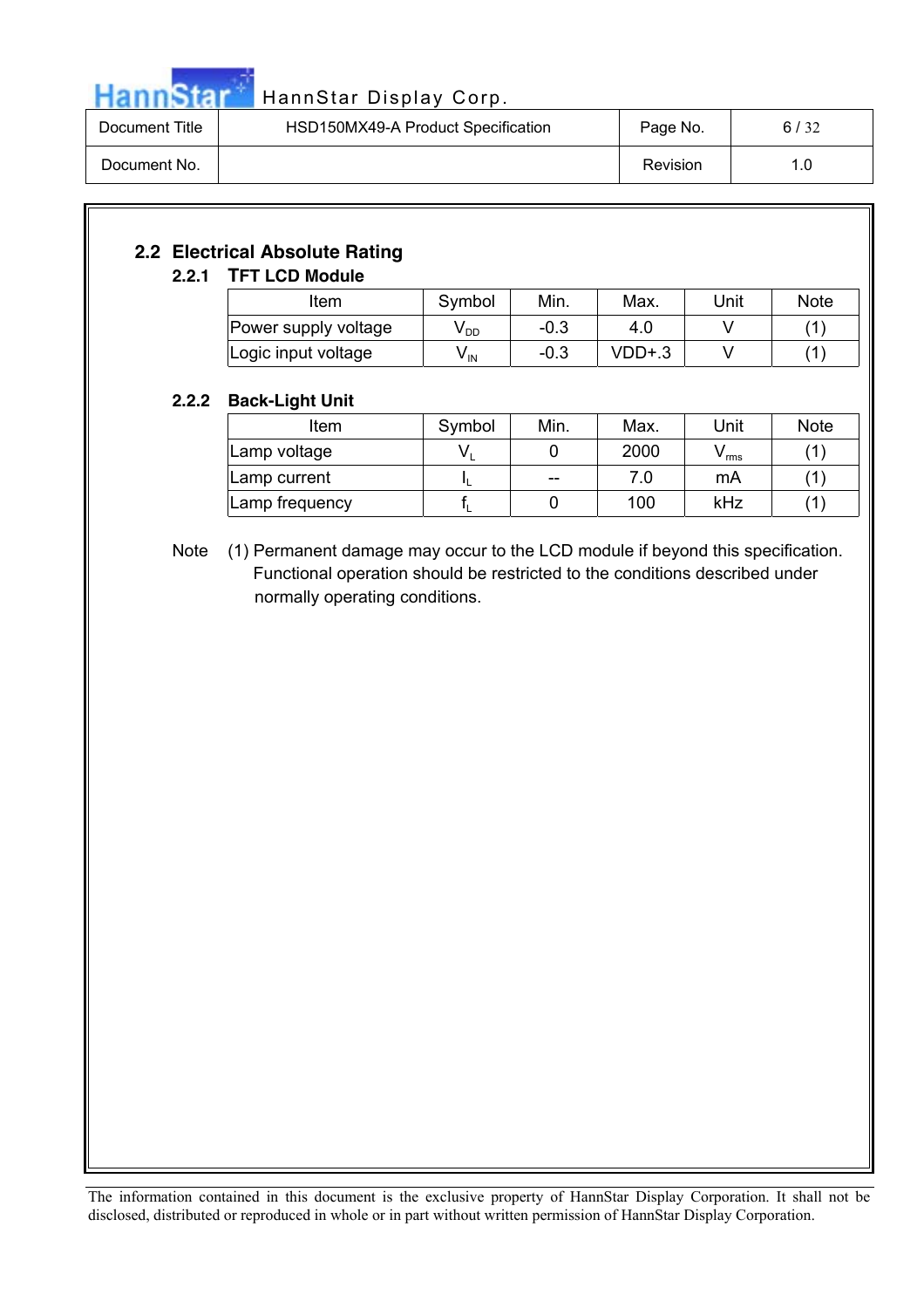

| Document Title | HSD150MX49-A Product Specification | Page No. | 132  |
|----------------|------------------------------------|----------|------|
| Document No.   |                                    | Revision | ı .O |

### **3.0 OPTICAL CHARACTERISTICS**

### **3.1 3.1 Measuring Condition**

- $\blacksquare$  Measuring surrounding : dark room
- **E** Lamp current  $I_{BL}$  : (6.0)±0.1mA, lamp freq.  $F_L$ =50KHz
- $V_{DD1}=3.3V$ , f<sub>v</sub>=60Hz, f<sub>DCLK</sub>=32.5MHz
- Surrounding temperature :  $25\pm2^{\circ}C$
- $\blacksquare$  30min. Warm-up time.

### **3.2 Measuring Equipment**

- LCD-7000 of Otsuka Electric Corp., which utilized MCPD-7000 for Chromaticity and BM-5A for other optical characteristics.
- $\blacksquare$  Measuring spot size : 10~12mm

### **3.3 Optical specification**

| Item                                  |             | Symbol                    | Condition                  | Min.  | Typ.     | Max.  | Unit              | <b>Note</b> |
|---------------------------------------|-------------|---------------------------|----------------------------|-------|----------|-------|-------------------|-------------|
| Contrast                              |             | CR                        |                            | 300   | 400      | --    |                   | (1)(2)      |
| Response time                         | Rising      | $\mathsf{T}_{\mathsf{R}}$ |                            |       | TR +TF   |       |                   |             |
|                                       | Falling     | $\mathsf{T}_\mathsf{F}$   |                            | $-$   | $= (35)$ | --    | msec              | (1)(3)      |
| White luminance<br>(center of screen) |             | $Y_L$                     | $\Theta = 0^\circ$         | 200   | 250      |       | cd/m <sup>2</sup> | (1)         |
|                                       |             | Rx                        | $\phi = 0^{\circ}$         | 0.593 | 0.623    | 0.653 |                   |             |
|                                       | Red         | Ry                        | Normal<br>viewing<br>angle | 0.305 | 0.335    | 0.365 |                   |             |
|                                       | Green       | Gx                        |                            | 0.263 | 0.293    | 0.323 |                   |             |
| Color                                 |             | Gy                        |                            | 0.569 | 0.599    | 0.629 |                   |             |
| chromaticity<br>(CIE1931)             | <b>Blue</b> | Bx                        |                            | 0.114 | 0.144    | 0.174 |                   | (1)(4)      |
|                                       |             | By                        |                            | 0.083 | 0.113    | 0.143 |                   |             |
|                                       |             | Wx                        |                            | 0.280 | 0.310    | 0.340 |                   |             |
|                                       | White       | Wy                        |                            | 0.300 | 0.330    | 0.360 |                   |             |
|                                       | Hor.        | $\Theta_L$                |                            |       | 65       |       |                   |             |
|                                       |             | $\Theta_R$                |                            |       | 65       |       |                   |             |
| Viewing angle                         | Ver.        | $\Theta$ <sub>H</sub>     | CR>10                      |       | 45       |       |                   |             |
|                                       |             | $\Theta_L$                |                            |       | 55       | --    |                   |             |
| <b>Brightness uniformity</b>          |             | $B_{UNI}$                 | $\Theta = 0^\circ$         | 70    | 75       |       | %                 | (5)         |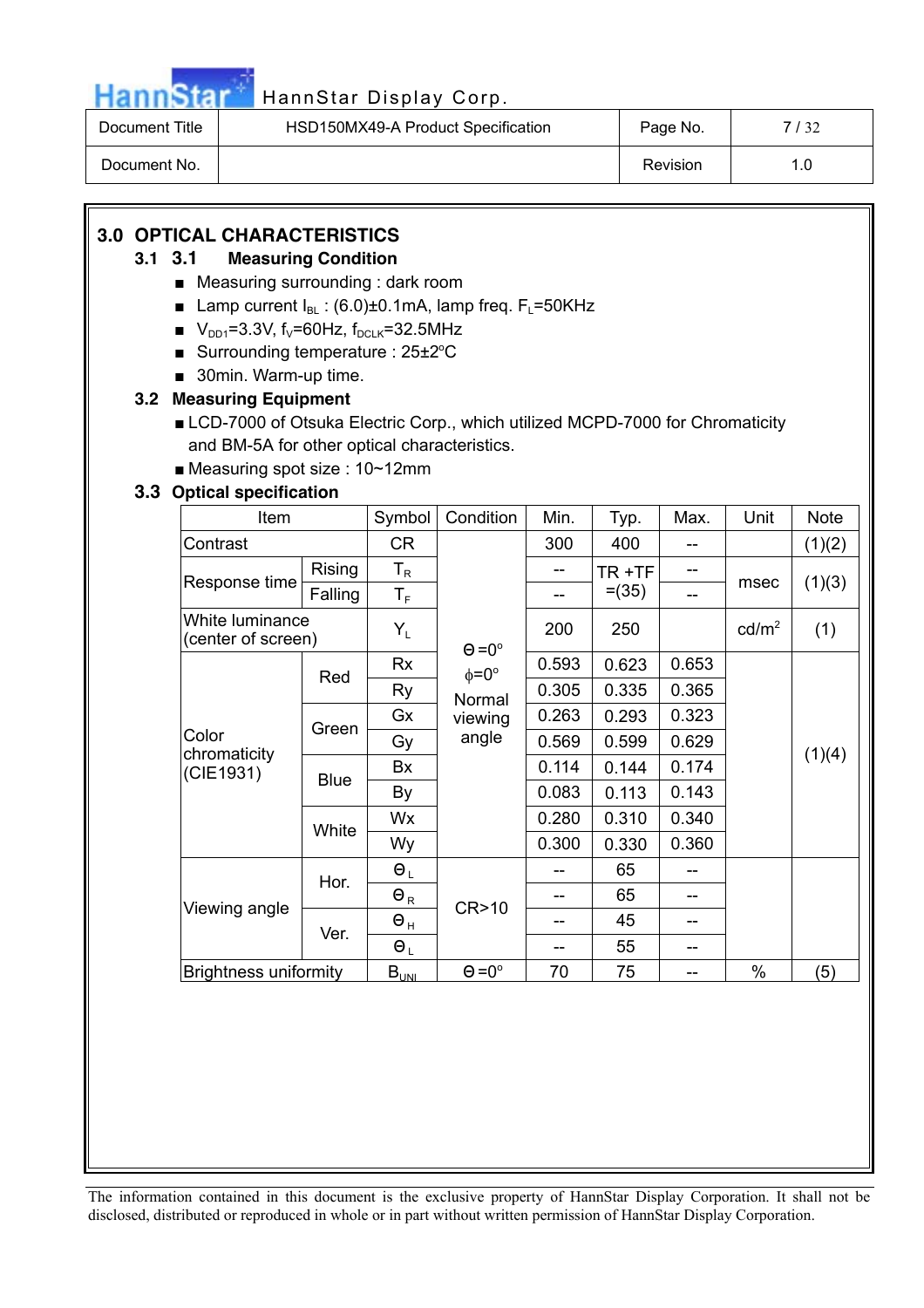

 $Φ<sub>L</sub>=90°$ 

Note (2) Definition of Contrast Ratio(CR) : measured at the center point of panel

Luminance with all pixels white (L63)

 $CR =$ 

Luminance with all pixels black (L0)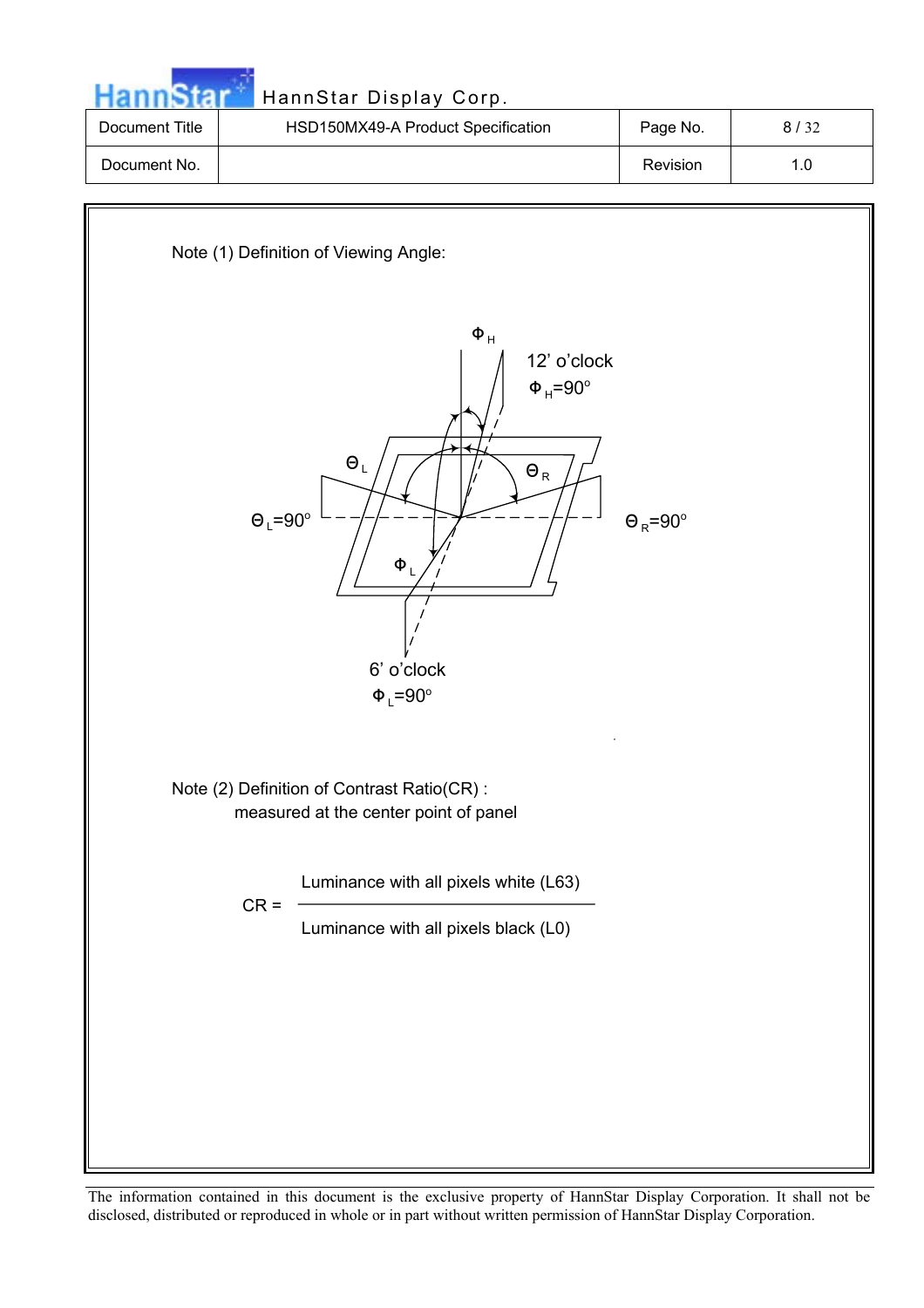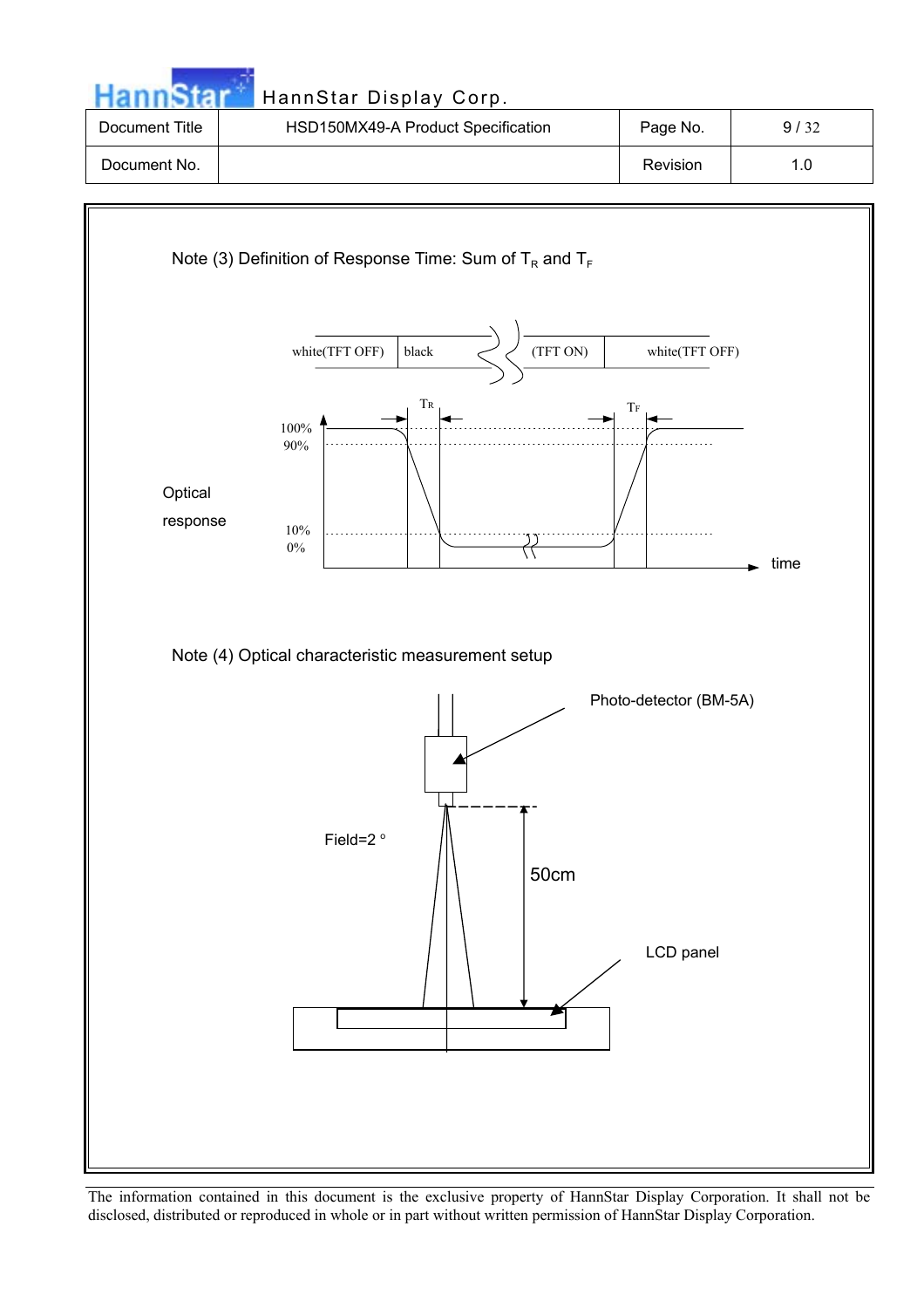| HannStar Display Corp.                                                                                                                                  |                                         |                                                                                              |
|---------------------------------------------------------------------------------------------------------------------------------------------------------|-----------------------------------------|----------------------------------------------------------------------------------------------|
|                                                                                                                                                         |                                         | 10/32                                                                                        |
|                                                                                                                                                         | Revision                                | 1.0                                                                                          |
| Note (5) Definition of brightness uniformity<br>$\frac{1}{4}$<br>$\mathbf V$<br>$\overline{V}$<br>$\frac{1}{4}$ H<br>$\frac{1}{4}$ H<br>$\frac{1}{2}$ H |                                         |                                                                                              |
|                                                                                                                                                         | HSD150MX49-A Product Specification<br>H | Page No.<br>Luminance uniformity = (Min Luminance)/ (Max Luminance) x 100%<br>Display center |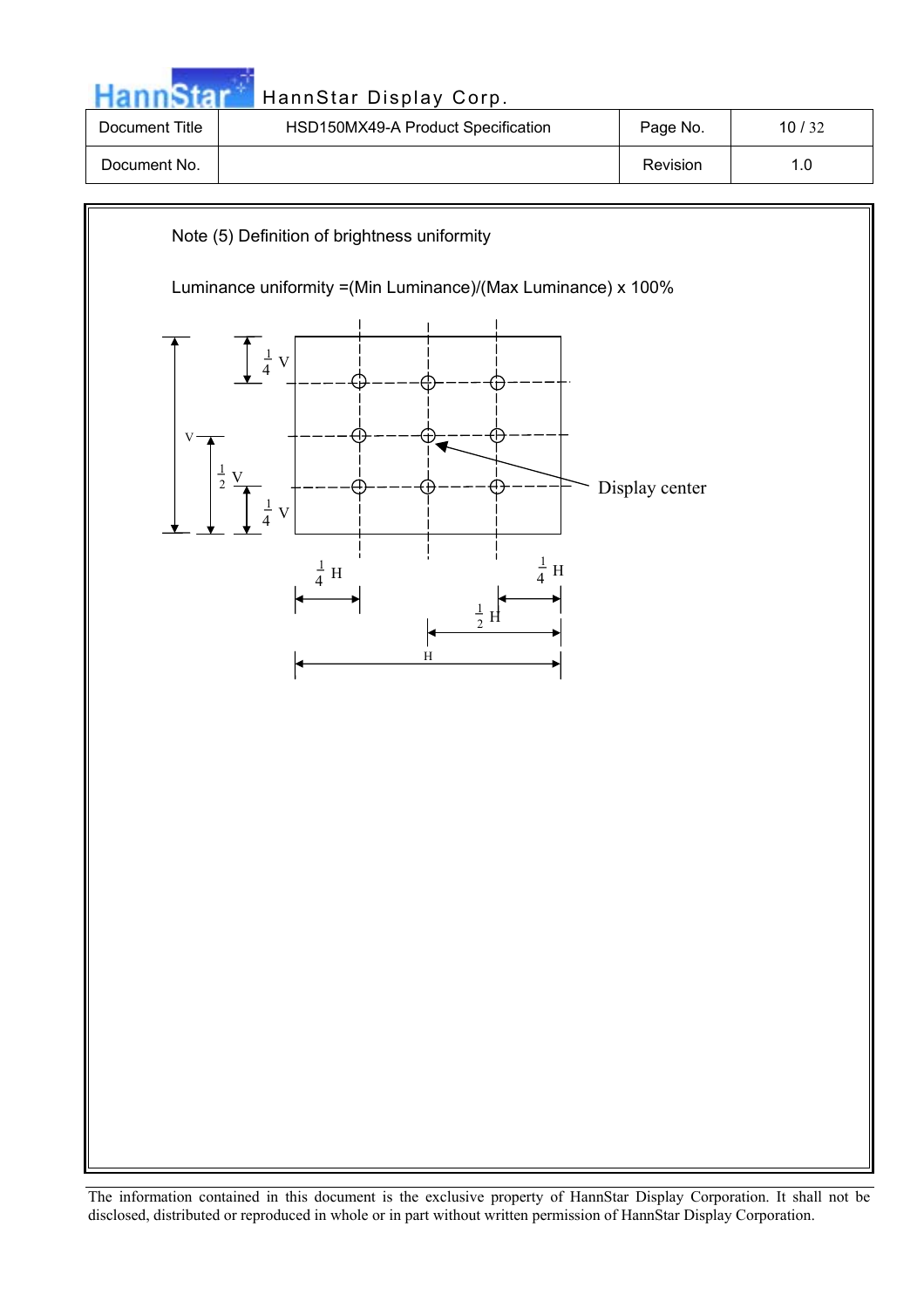

| Document Title | HSD150MX49-A Product Specification | Page No. | 11/32 |
|----------------|------------------------------------|----------|-------|
| Document No.   |                                    | Revision | 1.0   |

### **4.0 ELECTRICAL CHARACTERISTICS**

### **4.1 TFT LCD Module**

| Item                       |               | Symbol                       | Min. | Typ.  | Max.  | Unit       | <b>Note</b> |
|----------------------------|---------------|------------------------------|------|-------|-------|------------|-------------|
| Voltage of power supply    |               | $V_{DD}$                     | 3.0  | 3.3   | 3.6   | ٧          |             |
| Input voltage              | High          | $\mathsf{V}_{\mathsf{IH}}$   | 2.4  |       | 3.6   | V          |             |
|                            | Low           | $V_{IL}$                     | 0    |       | 0.9   | ٧          |             |
| Current of power<br>supply | <b>Mosaic</b> | l <sub>DD</sub>              |      | TBD   | --    | mA         | (1)         |
| Vsync frequency            |               | $f_{\vee}$                   | --   | 60.00 | 75.00 | Hz         | (2)         |
| Hsync frequency            |               | $f_H$                        |      | 48.35 | 60.00 | <b>KHz</b> |             |
| Main frequency             |               | $\mathsf{r}_{\mathsf{DCLK}}$ |      | 32.50 | 39.37 | <b>MHz</b> |             |

Note (1) Mosaic : Dot checker image



Note (2) When  $f_v$  is too low, a flicker may be occurred on the display.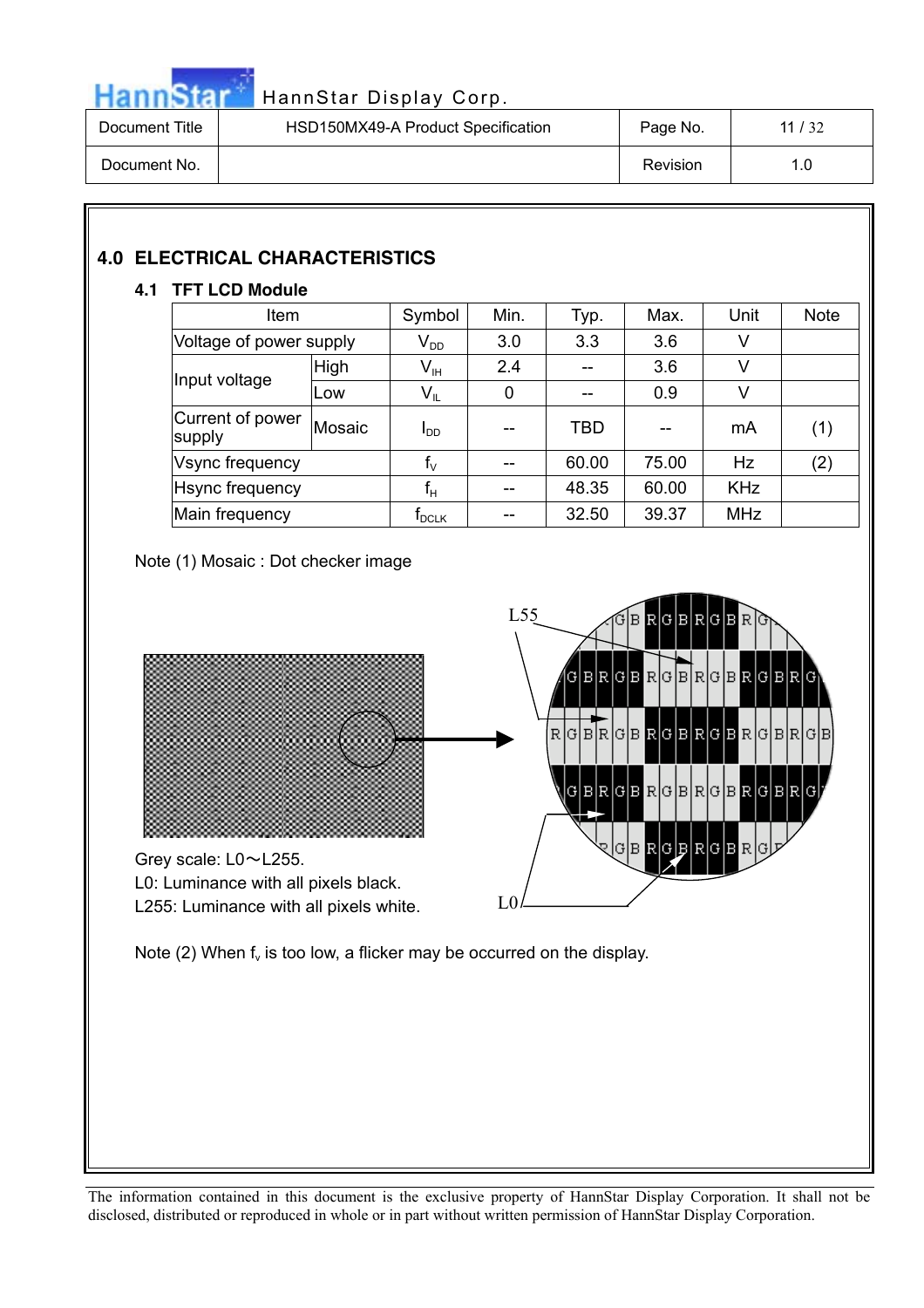

| Document Title | HSD150MX49-A Product Specification | Page No. | 12/32 |
|----------------|------------------------------------|----------|-------|
| Document No.   |                                    | Revision | 1.0   |

### **4.2 Back-Light Unit:**

The backlight system is an edge-lighting type with 2-CCFL (Cold Cathode Fluorescent Lamp). The characteristics of four lamps are shown in the following tables.

| Item                        | <b>Symbol</b>             | Min.   | Typ. | Max. | Unit       | <b>Note</b>       |
|-----------------------------|---------------------------|--------|------|------|------------|-------------------|
| Lamp current                | $\mathbf{I}_{\mathrm{L}}$ | 3.0    | 6.0  | 7.0  | mA(rms)    |                   |
| Lamp voltage                | $V_{L}$                   | 640    | 750  | 860  | V(rms)     | $I_{I} = 6.0$ mA  |
| Frequency                   | $f_{\rm L}$               | 40     | 55   | 80   | <b>KHz</b> | (2)               |
| Operating lamp life<br>time | Hr                        | 30,000 |      |      | Hour       | (3)               |
|                             |                           | 1300   |      |      |            | at $25^{\circ}$ C |
| Startup voltage             | Vs                        | 1350   |      |      | V(rms)     | at $0^{\circ}$ C  |

Note: (1) Lamp current is measured with current meter for high frequency as shown below. Specified values are for a lamp.



- (2) Lamp frequency may produce interference with horizontal synchronous frequency and this may cause line flow on the display. Therefore lamp frequency shall be detached from the horizontal synchronous frequency and its harmonics as far as possible in order to avoid interference.
- (3) Life time (Hr) can be defined as the time in which it continues to operate under the condition: Temp. =25 $\pm$ 3°C, I<sub>L</sub>=6.0mA(rms.) and f<sub>L</sub>=50 KHz until one of the following event occurs: 1.When the brightness becomes 50%.
	- 2.When the startup voltage (Vs) at 0ºC becomes higher than the maximal value of Vs specified above.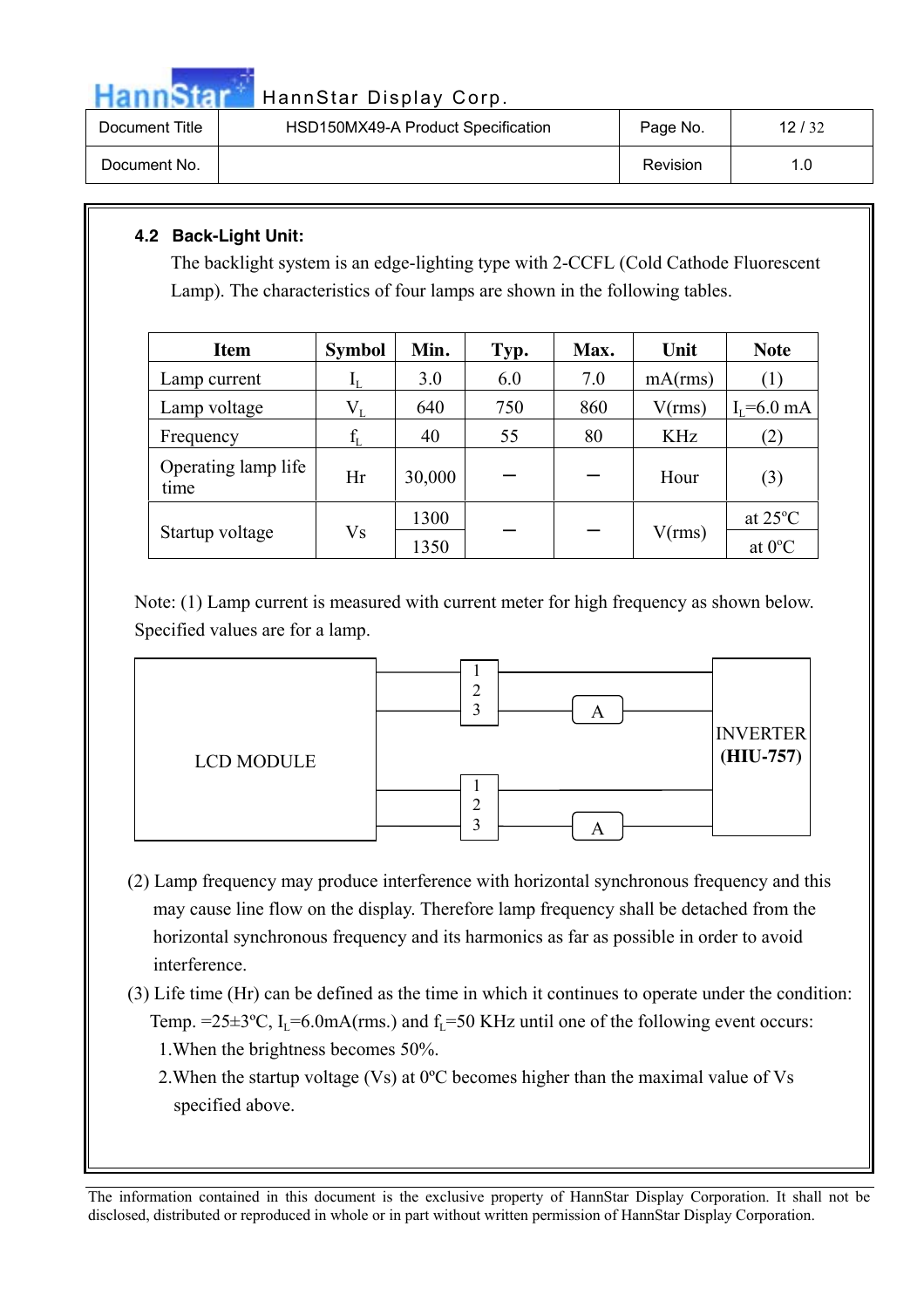|                | HannStar Display Corp.             |          |       |
|----------------|------------------------------------|----------|-------|
| Document Title | HSD150MX49-A Product Specification | Page No. | 13/32 |
| Document No.   |                                    | Revision | 1.0   |

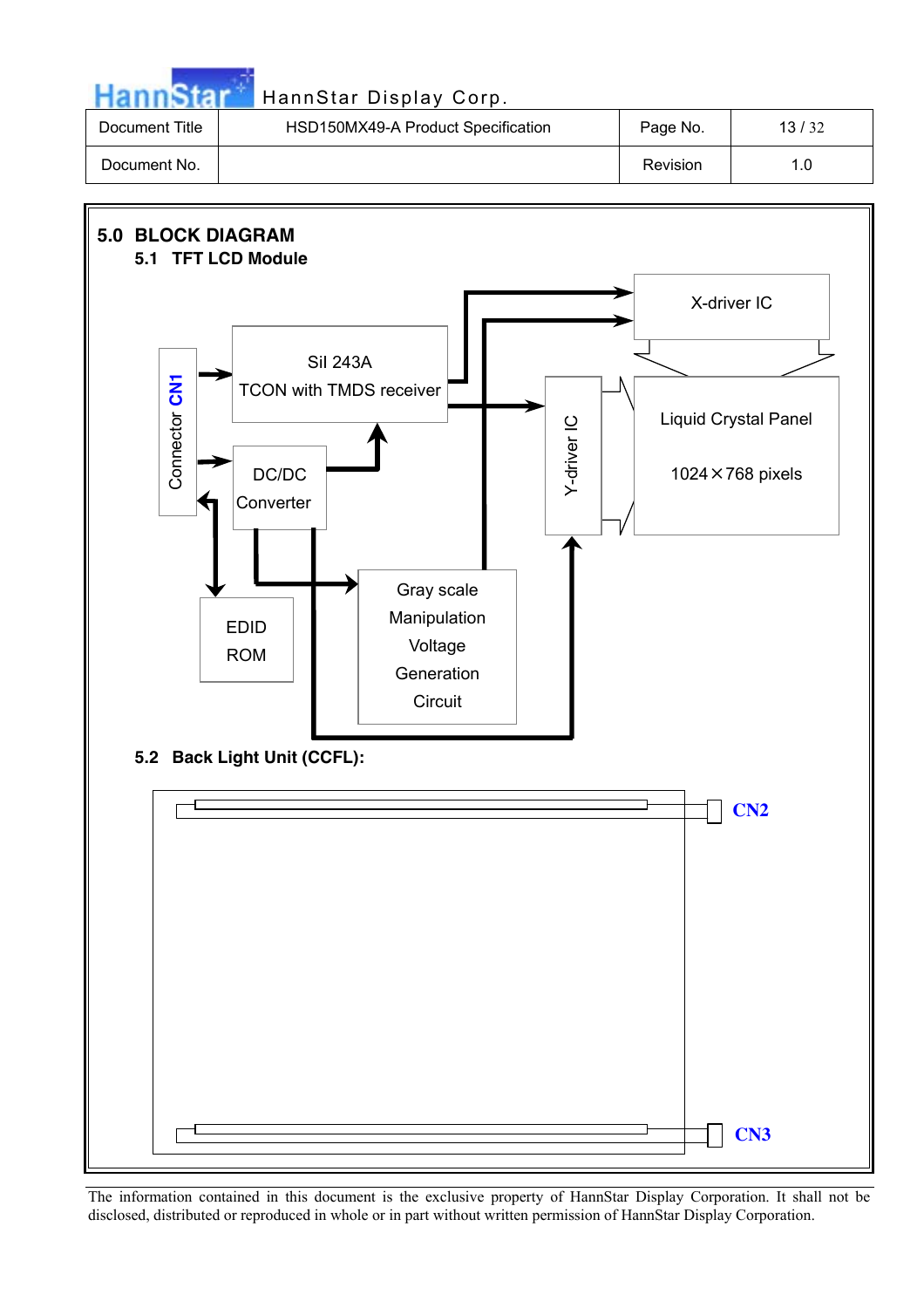

| Document Title | HSD150MX49-A Product Specification | Page No. | 14/32 |
|----------------|------------------------------------|----------|-------|
| Document No.   |                                    | Revision |       |

### **6.0 INTERFACE PIN CONNECTION**

### **6.1 TFT LCD Module**

CN1<sup>1)2)3)</sup> INPUT SIGNAL (802RVS-080005R / HANNSTAR ELECTRONICS CO.)<sup>1) 2) 3)</sup> MATING CONNECTOR: 802PVS-080405R-M / HANNSTAR ELECTRONICS CO.)

| Terminal<br>no. | Symbol           | Function                   |             | Terminal<br>No. | Symbol          | Function                                  |
|-----------------|------------------|----------------------------|-------------|-----------------|-----------------|-------------------------------------------|
| 1               | <b>GND</b>       | Ground                     |             | 41              | <b>GND</b>      | Ground                                    |
| $\overline{c}$  | OR <sub>0</sub>  | <b>RED DATA R0 (LSB)</b>   | ODD         | 42              | EG0             | <b>GREEN DATA G0 (LSB)</b><br><b>EVEN</b> |
| 3               | OR <sub>1</sub>  | <b>RED DATA R1</b>         | ODD         | $\overline{43}$ | EG1             | <b>EVEN</b><br><b>GREEN DATA G1</b>       |
| $\overline{4}$  | OR2              | <b>RED DATA R2</b>         | ODD         | $\overline{44}$ | EG <sub>2</sub> | <b>EVEN</b><br><b>GREEN DATA G2</b>       |
| 5               | OR <sub>3</sub>  | <b>RED DATA R3</b>         | ODD         | 45              | EG <sub>3</sub> | <b>EVEN</b><br><b>GREEN DATA G3</b>       |
| 6               | <b>GND</b>       | Ground                     |             | 46              | <b>GND</b>      | Ground                                    |
| $\overline{7}$  | OR4              | <b>RED DATA R4</b>         | ODD         | 47              | EG4             | <b>GREEN DATA G4</b><br><b>EVEN</b>       |
| 8               | OR <sub>5</sub>  | <b>RED DATA R5</b>         | ODD         | $\overline{48}$ | EG <sub>5</sub> | <b>EVEN</b><br><b>GREEN DATA G5</b>       |
| 9               | OR <sub>6</sub>  | <b>RED DATA R6</b>         | ODD         | 49              | EG6             | <b>EVEN</b><br><b>GREEN DATA G6</b>       |
| 10              | OR7              | <b>RED DATA R7 (MSB)</b>   | ODD         | 50              | EG7             | <b>EVEN</b><br><b>GREEN DATA G7 (MSB)</b> |
| 11              | <b>GND</b>       | Ground                     |             | 51              | GND             | Ground                                    |
| $\overline{12}$ | $\overline{OG0}$ | <b>GREEN DATA G0 (LSB)</b> | ODD         | 52              | EB <sub>0</sub> | <b>BLUE DATA B0 (LSB)</b><br><b>EVEN</b>  |
| 13              | OG1              | <b>GREEN DATA G1</b>       | ODD         | 53              | EB1             | <b>EVEN</b><br><b>BLUE DATA B1</b>        |
| 14              | $\overline{OG2}$ | <b>GREEN DATA G2</b>       | ODD         | $\overline{54}$ | EB <sub>2</sub> | <b>BLUE DATA B2</b><br><b>EVEN</b>        |
| 15              | $\overline{OG3}$ | <b>GREEN DATA G3</b>       | ODD         | 55              | EB <sub>3</sub> | <b>EVEN</b><br><b>BLUE DATA B3</b>        |
| 16              | <b>GND</b>       | Ground                     |             | $\overline{56}$ | <b>GND</b>      | Ground                                    |
| $\overline{17}$ | OG <sub>4</sub>  | <b>GREEN DATA G4</b>       | ODD         | 57              | EB4             | <b>BLUE DATA B4</b><br><b>EVEN</b>        |
| 18              | OG <sub>5</sub>  | <b>GREEN DATA G5</b>       | ODD         | 58              | EB <sub>5</sub> | <b>BLUE DATA B5</b><br><b>EVEN</b>        |
| $\overline{19}$ | $\overline{OG6}$ | <b>GREEN DATA G6</b>       | ODD         | 59              | EB <sub>6</sub> | <b>EVEN</b><br><b>BLUE DATA B6</b>        |
| 20              | OG7              | <b>GREEN DATA G7 (MSB)</b> | ODD         | 60              | EB7             | <b>BLUE DATA B7 (MSB)</b><br><b>EVEN</b>  |
| $\overline{21}$ | <b>GND</b>       | Ground                     |             | 61              | <b>GND</b>      | Ground                                    |
| 22              | OB <sub>0</sub>  | <b>BLUE DATA BO (LSB)</b>  | ODD         | 62              | <b>GND</b>      | Ground                                    |
| $\overline{23}$ | $\overline{OB1}$ | <b>BLUE DATA B1</b>        | ODD         | 63              | CLK             | <b>PIXEL CLOCK</b>                        |
| $\overline{24}$ | OB <sub>2</sub>  | <b>BLUE DATA B2</b>        | ODD         | 64              | <b>GND</b>      | Ground                                    |
| $\overline{25}$ | $\overline{OB3}$ | <b>BLUE DATA B3</b>        | ODD         | 65              | <b>GND</b>      | Ground                                    |
| 26              | <b>GND</b>       | Ground                     |             | 66              | <b>HSYNC</b>    | Horizontal synchronization signal         |
| 27              | OB <sub>4</sub>  | <b>BLUE DATA B4</b>        | ODD         | 67              | <b>GND</b>      | Ground                                    |
| $\overline{28}$ | OB <sub>5</sub>  | <b>BLUE DATA B5</b>        | ODD         | 68              | <b>GND</b>      | Ground                                    |
| 29              | OB <sub>6</sub>  | <b>BLUE DATA B6</b>        | ODD         | 69              | <b>ENAB</b>     | <b>DATA ENABLE</b>                        |
| $\overline{30}$ | OB7              | <b>BLUE DATA B7 (MSB)</b>  | ODD         | 70              | <b>VSYNC</b>    | Vertical synchronization signal           |
| 31              | <b>GND</b>       | Ground                     |             | 71              | <b>VDD</b>      | 3.3 V POWER SUPPLY                        |
| $\overline{32}$ | ER <sub>0</sub>  | RED DATA R0 (LSB)          | <b>EVEN</b> | $\overline{72}$ | VDD             | 3.3 V POWER SUPPLY                        |
| 33              | ER <sub>1</sub>  | RED DATA R1                | <b>EVEN</b> | 73              | <b>VDD</b>      | 3.3 V POWER SUPPLY                        |
| 34              | ER2              | <b>RED DATA R2</b>         | <b>EVEN</b> | 74              | <b>VDD</b>      | 3.3 V POWER SUPPLY                        |
| 35              | ER <sub>3</sub>  | <b>RED DATA R3</b>         | <b>EVEN</b> | 75              | <b>VDD</b>      | 3.3 V POWER SUPPLY                        |
| 36              | <b>GND</b>       | Ground                     |             | 76              | NC              | No Connection                             |
| 37              | ER <sub>4</sub>  | <b>RED DATA R4</b>         | <b>EVEN</b> | 77              | <b>PTRN</b>     | No Connection                             |
| $\overline{38}$ | ER <sub>5</sub>  | <b>RED DATA R5</b>         | <b>EVEN</b> | $\overline{78}$ | MLCNG1          | No Connection                             |
| $\overline{39}$ | ER6              | <b>RED DATA R6</b>         | <b>EVEN</b> | 79              | <b>FRC</b>      | No Connection                             |
| 40              | ER7              | <b>RED DATA R7 (MSB)</b>   | <b>EVEN</b> | $\overline{80}$ | <b>GND</b>      | Ground                                    |

Note 1) Please connect NC pin to nothing. Don't connect it to ground nor to other signal input. (NC pin should be open.)

Note 2) Please connect GND pin to ground. Don't use it as no-connect nor connect with high impedance.

Note 3) 16.7 million colors are displayed by the combinations of 24 bits data.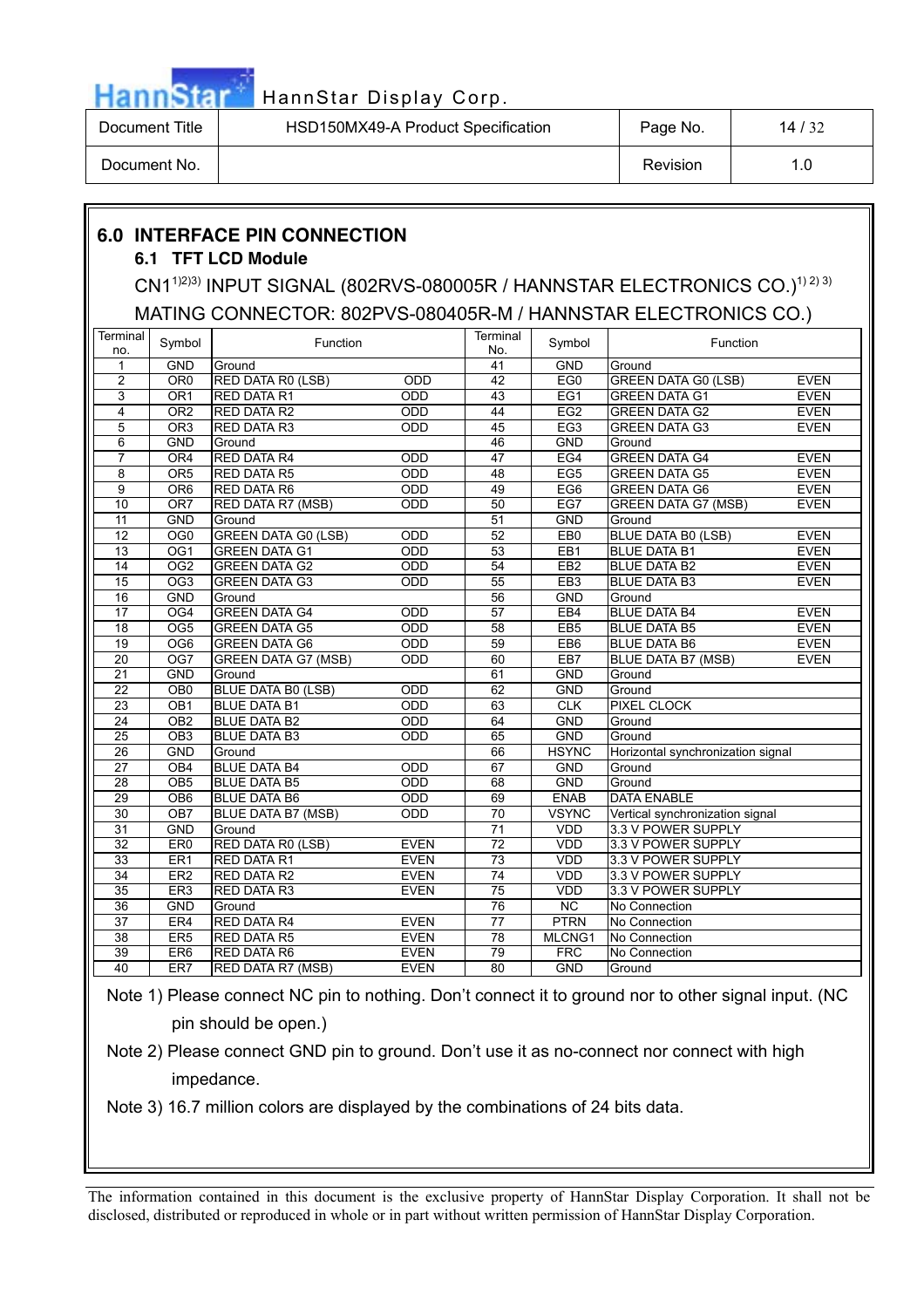

| Document Title | HSD150MX49-A Product Specification | Page No. | 15/32 |
|----------------|------------------------------------|----------|-------|
| Document No.   |                                    | Revision |       |

### **6.2 Back-Light Unit**

CN21) CCFL Power Source (BHR-03VS-1/Japan Solderless Terminal MFG Co., LTD)

Mating Connector : SM02 (8.0) B-BHS/Japan Solderless Terminal MFG Co., LTD)

| Terminal no. | Svmbol | Function                         |
|--------------|--------|----------------------------------|
|              |        | CCFL power supply (high voltage) |
|              |        |                                  |
|              | F      | CCFL power supply (low voltage)  |

CN31) CCFL Power Source (BHR-03VS-1/Japan Solderless Terminal MFG Co., LTD) Mating Connector : SM02 (8.0) B-BHS/Japan Solderless Terminal MFG Co., LTD)

| Terminal no. | Symbol | Function                         |
|--------------|--------|----------------------------------|
|              |        | CCFL power supply (high voltage) |
|              |        |                                  |
|              |        | CCFL power supply (low voltage)  |

Note 1) Please connects NC pin to nothing. Don't connect it to ground nor to other signal Input. (NC pin should be open.)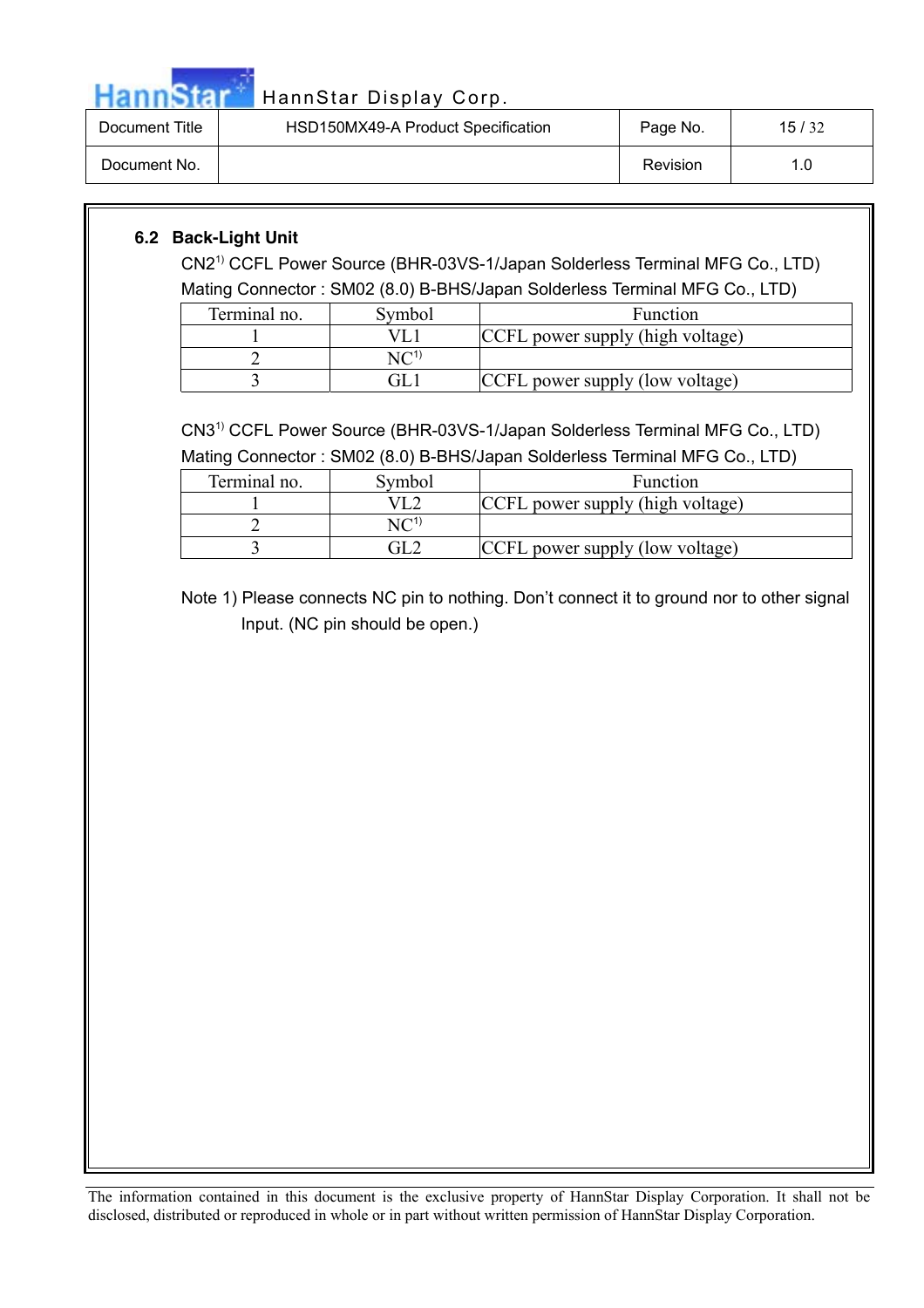

| Document Title | HSD150MX49-A Product Specification | Page No. | 16/32 |
|----------------|------------------------------------|----------|-------|
| Document No.   |                                    | Revision | 1.0   |

|            |              | <b>MSB</b> |              |              |   |    |                    |     |    | LSB MSB                         |                  |      |              |              |              |                 |         | LSB MSB         |   |             |              |              |              |       |                                                                         | LSB Gray scale |
|------------|--------------|------------|--------------|--------------|---|----|--------------------|-----|----|---------------------------------|------------------|------|--------------|--------------|--------------|-----------------|---------|-----------------|---|-------------|--------------|--------------|--------------|-------|-------------------------------------------------------------------------|----------------|
|            | Display      |            |              |              |   |    |                    |     |    |                                 |                  |      |              |              |              |                 |         |                 |   |             |              |              |              |       | R7 R6 R5 R4 R3 R2 R1 R0 G7 G6 G5 G4 G3 G2 G1 G0 B7 B6 B5 B4 B3 B2 B1 B0 | Level          |
|            | <b>Black</b> | L          |              |              |   |    |                    | L   |    | L                               |                  |      | L            |              |              |                 |         | L               |   |             |              |              |              |       | L                                                                       |                |
|            | <b>Blue</b>  | L          |              |              |   |    |                    |     |    | L                               |                  |      |              |              |              |                 |         |                 |   |             |              |              |              |       | <b>H H H H H H H</b>                                                    |                |
|            | Green        | L          |              |              |   |    |                    |     |    |                                 |                  |      |              |              |              | <b>HHHHHHH</b>  |         | L               |   |             |              |              |              |       | L                                                                       |                |
| Basic      | Light Blue   | L          |              |              |   |    |                    |     |    |                                 |                  |      |              |              |              | <b>HHHHHHH</b>  |         | H               |   | H H H       |              | H            |              |       | H H H                                                                   |                |
| color      | Red          | H H        |              | H            | H |    | H H H              |     | H  | $\mathbf{L}$                    |                  |      | $\mathbf{L}$ |              |              |                 |         | L               |   |             |              |              |              |       |                                                                         |                |
|            | Purple       |            |              |              |   |    | <b>HHHHHH</b>      |     | H  | L                               | L                | L    | $\mathbf{L}$ | $\mathbf{L}$ | L            | L               | L       |                 |   |             |              |              |              |       | <b>HHHHHHH</b>                                                          |                |
|            | Yellow       | Н.         | H            | H            | H | H. |                    | H H | H  |                                 | H H H            |      | H            | H            | H            | H.              | H       |                 |   |             |              |              |              |       |                                                                         |                |
|            | White        |            |              |              |   |    | <b>HHHHHH</b>      |     |    | <b>HHHHHHHHH</b>                |                  |      |              |              |              |                 |         |                 |   | <b>HHHH</b> |              |              |              |       | <b>HHHH</b>                                                             |                |
|            | <b>Black</b> | L          |              |              |   |    |                    | L   |    | L                               |                  |      | L            |              |              |                 |         | L               |   |             |              |              |              | L     | L                                                                       |                |
|            |              | L          |              |              |   |    |                    | L   | H  | L                               |                  |      |              |              |              |                 |         | L               |   |             |              |              |              |       | L                                                                       |                |
|            | Dark         |            |              |              |   |    | L                  | H   |    | L                               | L                |      |              |              |              |                 |         |                 |   |             |              |              |              |       |                                                                         |                |
| Gray scale | ↑            |            |              |              |   | ÷  |                    |     |    |                                 |                  |      |              |              |              |                 |         |                 |   |             |              |              |              |       |                                                                         | L3L251         |
| of Red     | ↓            |            |              |              |   |    | H H H H H L H H    |     |    | $\mathsf{L}$                    | $\mathbf{L}$     |      | $\mathbf{I}$ |              |              |                 |         | L               |   |             |              |              |              | L L L |                                                                         | L255           |
|            | Light        |            |              |              |   |    | HHHHHH             | L   | H  | $\mathbf{I}$                    |                  |      |              |              |              |                 |         |                 |   |             |              |              |              |       | L                                                                       | L255           |
|            |              |            |              |              |   |    | <b>H H H H H H</b> |     |    |                                 |                  |      |              |              |              |                 |         |                 |   |             |              |              |              |       | L                                                                       | L255           |
|            | Red          |            |              |              |   |    | <b>HHHHHHH</b>     |     | H. |                                 |                  |      |              |              |              |                 |         |                 |   |             |              |              |              |       | L                                                                       | Red L255       |
|            | <b>Black</b> | L          |              |              |   |    |                    |     |    |                                 |                  |      |              |              |              |                 |         | L               |   |             |              |              |              |       | L                                                                       |                |
|            |              |            |              |              |   |    |                    |     |    |                                 |                  |      |              |              |              |                 | H       |                 |   |             |              |              |              |       |                                                                         |                |
|            | Dark         | L          |              | L            | L | L  | -L                 | L   |    | L                               | L                | L    | L            | L            | $\mathsf L$  | H               |         | L               |   |             |              | L            | L            | ┖     | L                                                                       |                |
| Gray scale | ↑            |            |              |              |   |    |                    |     |    |                                 |                  |      |              |              |              |                 |         |                 |   |             |              |              |              |       |                                                                         | L3L251         |
| of Green   | T            |            |              | $\mathbf{L}$ |   |    | $\mathbf{I}$       | T.  | L  |                                 |                  |      |              |              |              | H H H H H L H H |         | L L             |   |             | $\mathbf{L}$ | $\mathbf{L}$ |              |       | L L L                                                                   | L255           |
|            | Light        |            |              |              |   |    |                    | L   |    |                                 | <b>H H H H H</b> |      |              |              | H            |                 | H       |                 |   |             |              |              |              |       |                                                                         | L255           |
|            |              | L          |              |              |   |    |                    |     |    |                                 | <b>HHHHHHH</b>   |      |              |              |              |                 |         |                 |   |             |              |              |              |       |                                                                         | L255           |
|            | Green        |            |              |              |   |    |                    | L   |    |                                 |                  |      |              |              |              | <b>HHHHHHH</b>  |         | L               |   |             |              |              |              | L     | L                                                                       | Green L255     |
|            | <b>Black</b> | L          |              |              |   |    |                    |     |    | T                               |                  |      |              |              |              |                 |         |                 |   |             |              |              |              |       | L                                                                       |                |
|            |              | L          |              |              |   |    |                    |     |    |                                 |                  |      |              |              |              |                 |         |                 |   |             |              |              |              |       | H                                                                       |                |
|            | Dark         |            |              | L            | L |    |                    | L   |    |                                 |                  |      | L            |              |              |                 |         | L               |   |             |              |              | L.           | H     | L                                                                       |                |
| Gray scale | T            |            |              |              |   | ÷  |                    |     |    |                                 |                  |      |              |              |              |                 |         |                 |   |             |              |              |              |       |                                                                         | L3L251         |
| of Blue    | ↓            |            |              |              |   |    | L L L L L L        | L   |    |                                 |                  |      |              |              |              |                 |         |                 |   |             |              |              |              |       | LL L L L L L L L H H H H H L H H                                        | L255           |
|            | Light        |            |              |              |   |    |                    |     |    | L                               |                  |      | L            |              |              |                 |         |                 |   | HHHH        |              |              | H H L        |       | H                                                                       | L255           |
|            |              | L          | $\mathsf{L}$ | L L          |   | L  | $\mathsf{L}$       | L   | L  | L                               |                  | LLLL |              |              |              | L L             |         | L H H H H H H L |   |             |              |              |              |       |                                                                         | L255           |
|            | Blue         |            |              |              |   |    |                    |     |    |                                 |                  |      |              |              |              |                 |         |                 |   |             |              |              |              |       |                                                                         | Blue L255      |
|            | <b>Black</b> |            |              |              |   |    |                    | L   |    | LIL L L                         |                  |      | $\mathbf{L}$ | $\mathbf{I}$ | $\mathbf{I}$ | $\mathbf{L}$    | $\perp$ | L L             |   |             |              | L            | $\mathbf{L}$ |       | L L                                                                     |                |
|            |              |            |              |              |   |    | L L L              |     |    | H L L L L L L L H               |                  |      |              |              |              |                 |         | L.              | L | L           |              | $\mathsf L$  |              |       | LLH                                                                     |                |
|            | Dark         |            |              |              |   |    |                    |     |    | L L L L L L H L L L L L L L H L |                  |      |              |              |              |                 |         |                 |   |             |              |              |              |       | LLLLLLHL                                                                |                |
| Gray scale | ↑            |            |              |              |   | ÷  |                    |     |    |                                 |                  |      |              |              |              |                 |         |                 |   |             |              | ÷            |              |       |                                                                         | L3L251         |
| of White & | ↓            |            |              |              |   |    |                    |     |    |                                 |                  |      |              |              |              |                 |         |                 |   |             |              |              |              |       |                                                                         | L255           |
| Black      |              |            |              |              |   |    |                    |     |    |                                 |                  |      |              |              |              |                 |         |                 |   |             |              |              |              |       |                                                                         |                |
|            | Light        |            |              |              |   |    |                    |     |    |                                 |                  |      |              |              |              |                 |         |                 |   |             |              |              |              |       |                                                                         | L255           |
|            | White        |            |              |              |   |    |                    |     |    |                                 |                  |      |              |              |              |                 |         |                 |   |             |              |              |              |       |                                                                         | L255           |
|            |              |            |              |              |   |    |                    |     |    |                                 |                  |      |              |              |              |                 |         |                 |   |             |              |              |              |       |                                                                         |                |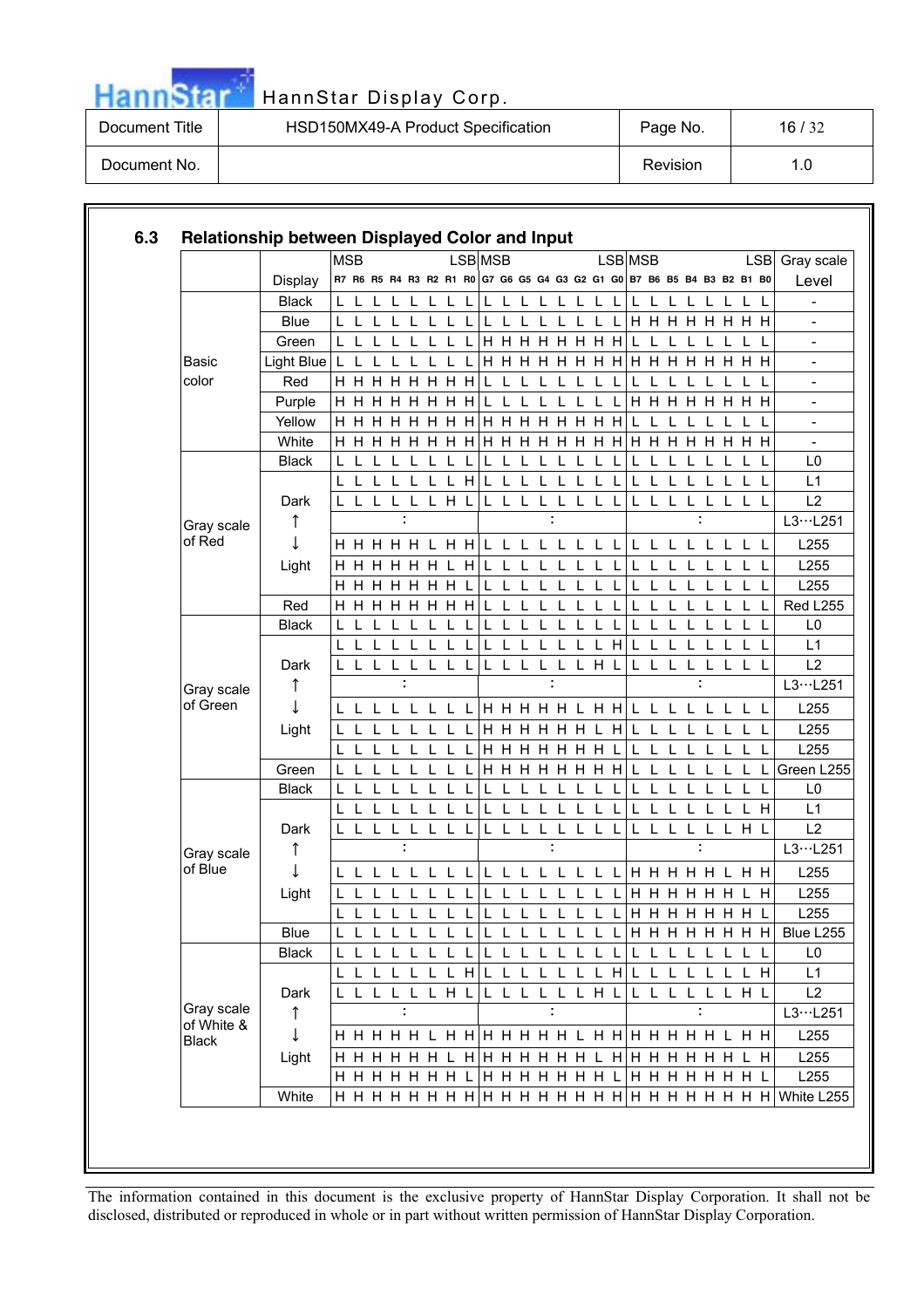

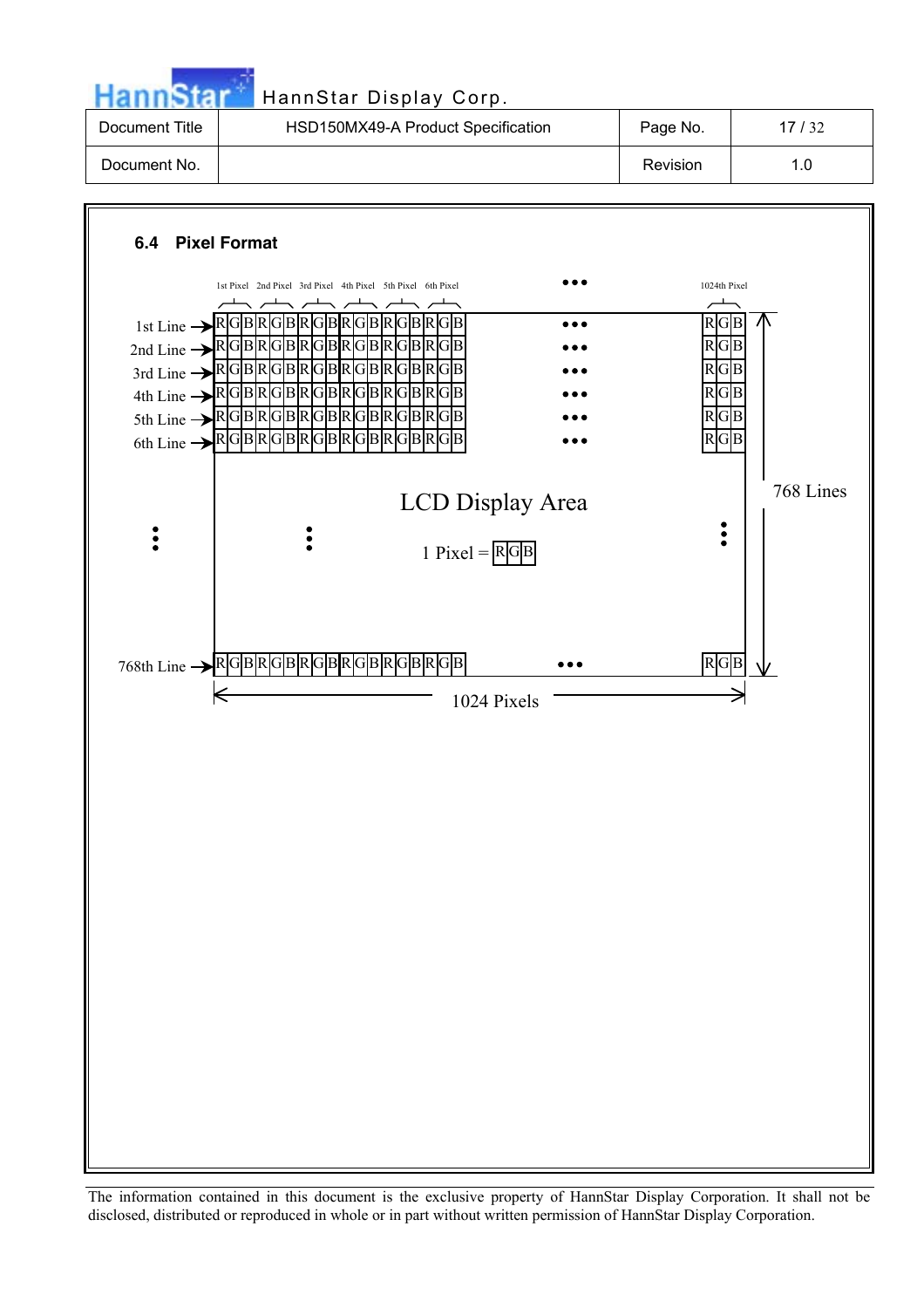

| Document Title | HSD150MX49-A Product Specification | Page No. | 18/32 |
|----------------|------------------------------------|----------|-------|
| Document No.   |                                    | Revision | 1.0   |

### **7.0 INTERFACE TIMING** 1)2)3)4)

### **7.1 Timing Parameters (Hsync, Vsync and DE mode)**

| Item         |               | Symbol         | Min.             | Typ.          | Max.           | Unit    | Remarks |
|--------------|---------------|----------------|------------------|---------------|----------------|---------|---------|
|              | Period        | t1             | 778×t4           | 806×t4        | 860×t4         |         | 1)3)    |
|              |               |                |                  | 16.67         |                | ms      |         |
| Vertical     | Active        | t2             |                  | 768×t4        |                |         | 1)      |
| display term |               |                |                  | 15.88         |                | ms      |         |
|              |               | t3             | $8\times$ t4     |               | 256×t4         |         | 1)      |
|              | Display start |                |                  |               |                | ms      |         |
|              | Period        | t4             | 590×t7           | 672×t7        | 700×t7         |         | 1)3)    |
|              |               |                |                  | 20.68         |                | μS      |         |
| Horizontal   | Active        | t5             |                  | $512\times17$ |                |         | 1)      |
| display term |               |                |                  | 15.76         |                | μS      |         |
|              | Display Start | t <sub>6</sub> | $16 \times 17$   |               | $512\times t7$ |         | 1)      |
|              |               |                |                  |               |                | $\mu$ s |         |
|              | Period        | t7             | 25.00            | 30.77         |                | ns      | 3)      |
| Clock        | Low time      | t8             | 9                |               |                | ns      |         |
|              | High time     | t9             | $\boldsymbol{9}$ |               |                | ns      |         |
|              | Setup time    | t10            | $\overline{2}$   |               |                | ns      |         |
| Data         | Hold time     | t11            | 5                |               |                | ns      |         |

Note 1) Refer to TIMING CHART at page18, 19 and 20.

- Note 2) In case of using the long frame period, the deterioration of display quality, noise etc. may be occurred.
- Note 3) Do not change t1 and t4 values in the operation. When t1 or t4 is changed, the panel is displayed as black.
- Note 4) Please adjust LCD operating signal timing and FL driving frequency, to optimize the display quality. There is a possibility that flicker is observed by the interference of LCD operating signal timing and FL driving condition (especially driving frequency).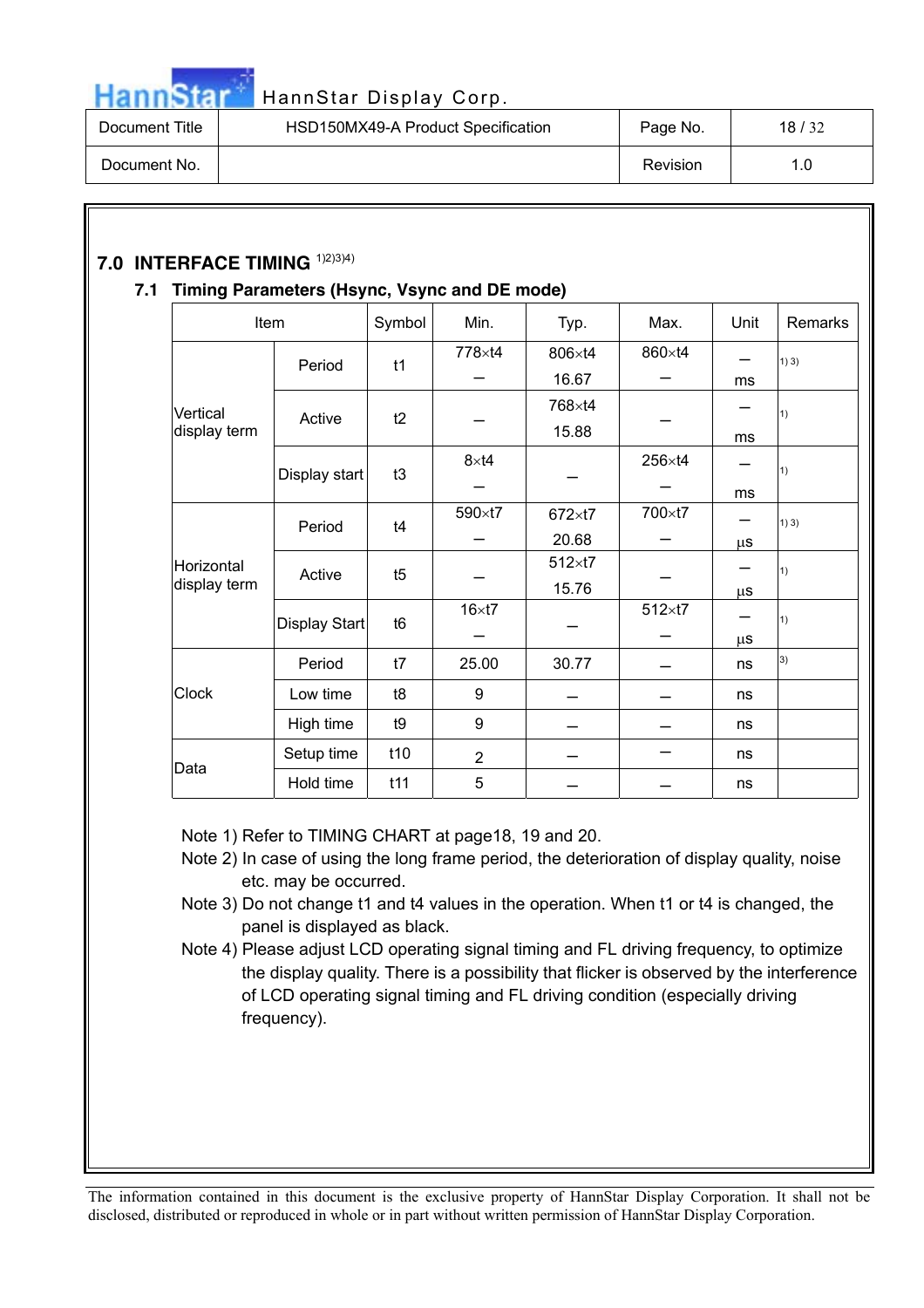| Hanne          | HannStar Display Corp.             |          |       |
|----------------|------------------------------------|----------|-------|
| Document Title | HSD150MX49-A Product Specification | Page No. | 19/32 |
| Document No.   |                                    | Revision | 1.0   |

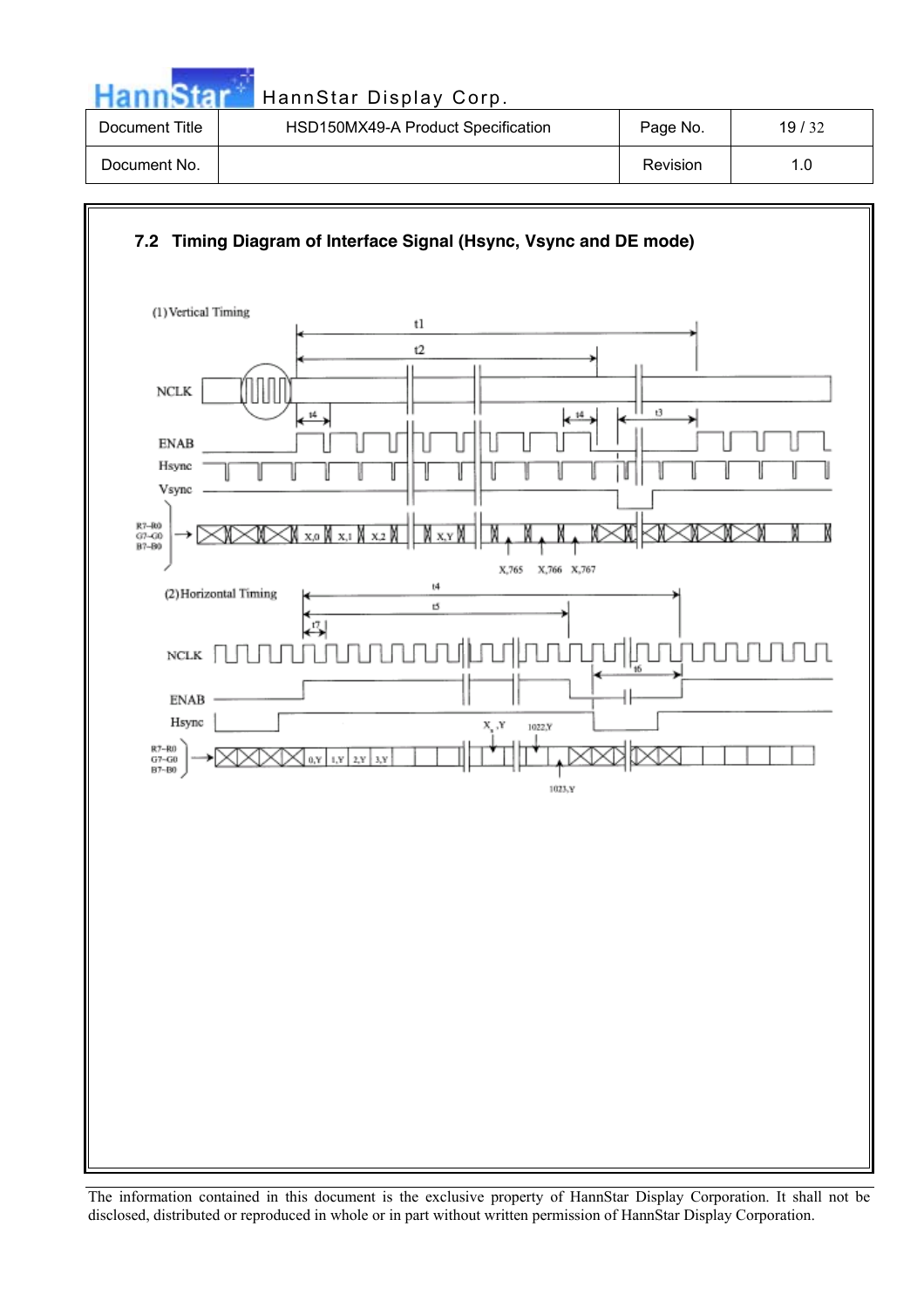| <b>HannStar</b> |  |  |
|-----------------|--|--|
|                 |  |  |
|                 |  |  |

### HannStar Display Corp.

| Document Title | HSD150MX49-A Product Specification | Page No. | 20/32 |
|----------------|------------------------------------|----------|-------|
| Document No.   |                                    | Revision |       |

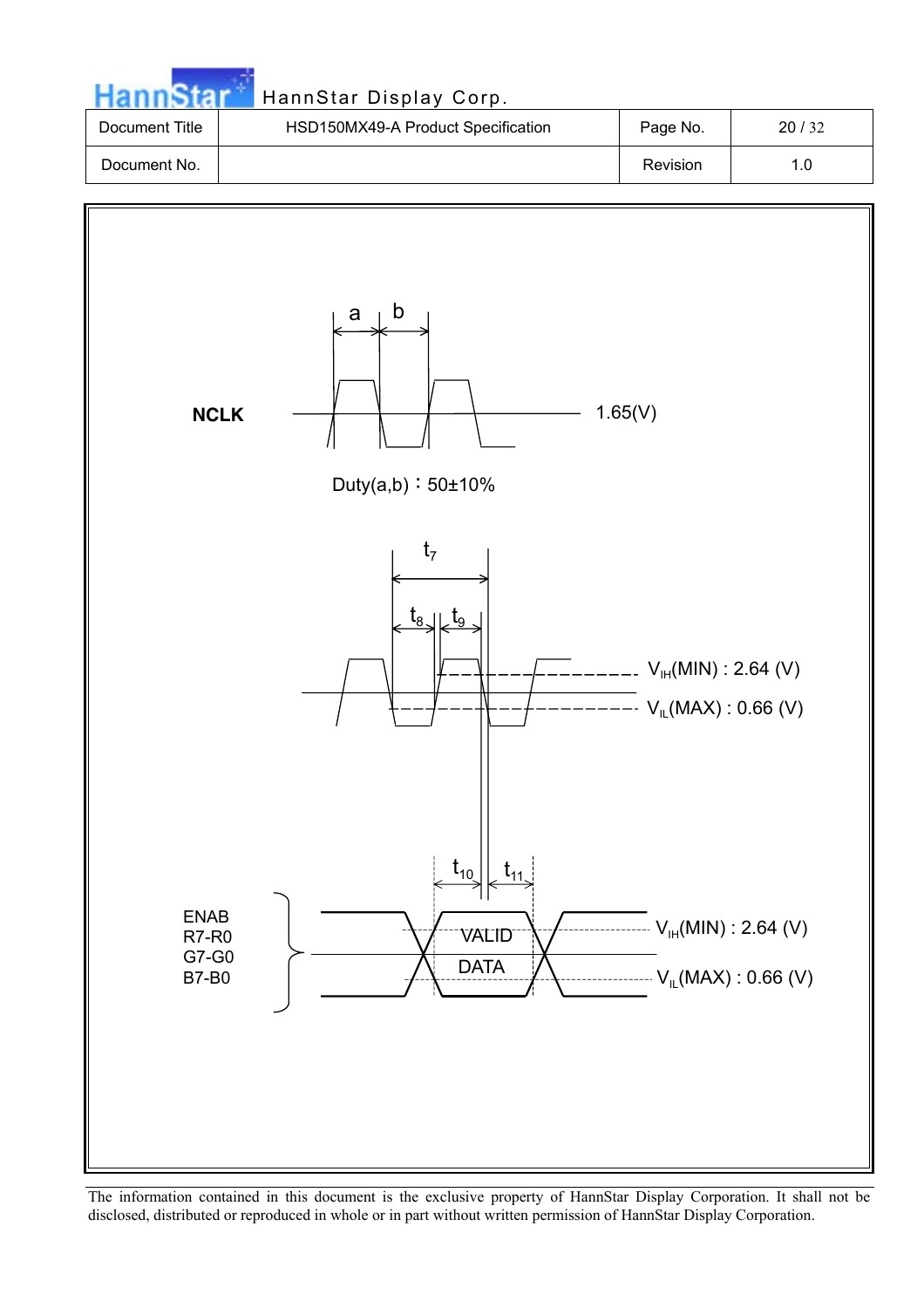

| Document Title | HSD150MX49-A Product Specification | Page No. | 21/32 |
|----------------|------------------------------------|----------|-------|
| Document No.   |                                    | Revision | 1.0   |

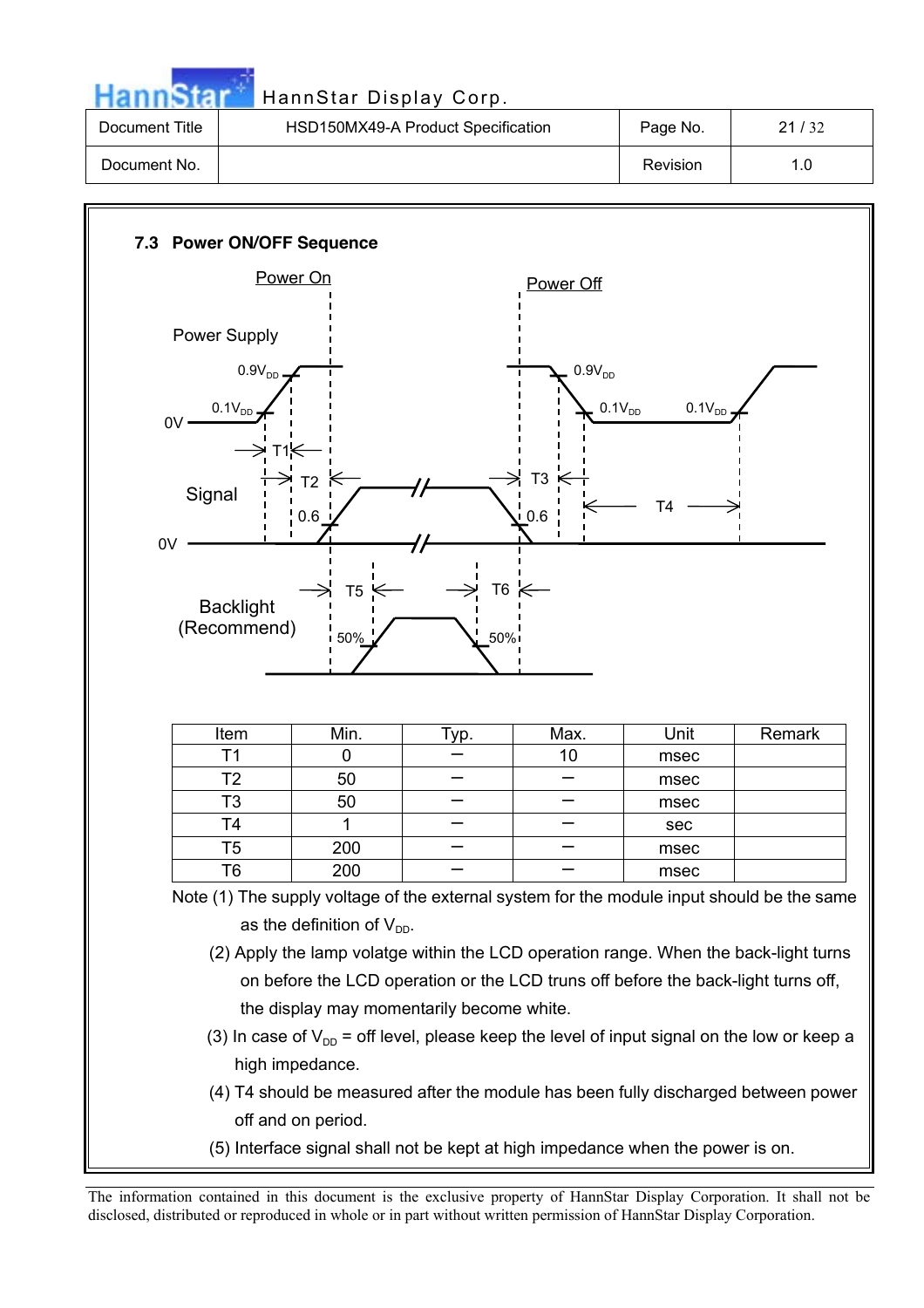

| Document Title | HSD150MX49-A Product Specification | Page No. | 22/32 |
|----------------|------------------------------------|----------|-------|
| Document No.   |                                    | Revision |       |

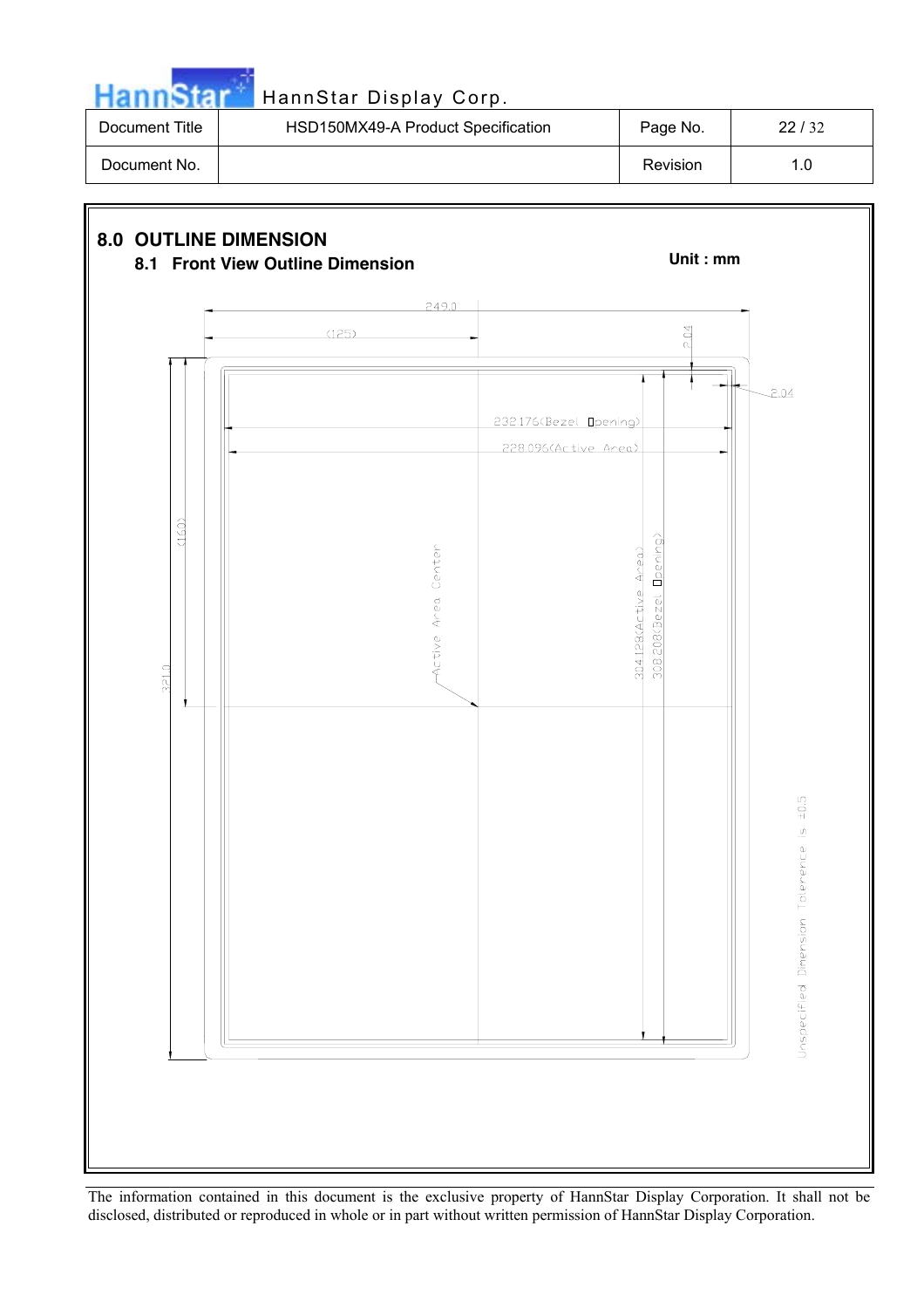|                | HannStar Display Corp.             |          |       |
|----------------|------------------------------------|----------|-------|
| Document Title | HSD150MX49-A Product Specification | Page No. | 23/32 |
| Document No.   |                                    | Revision | 1.0   |

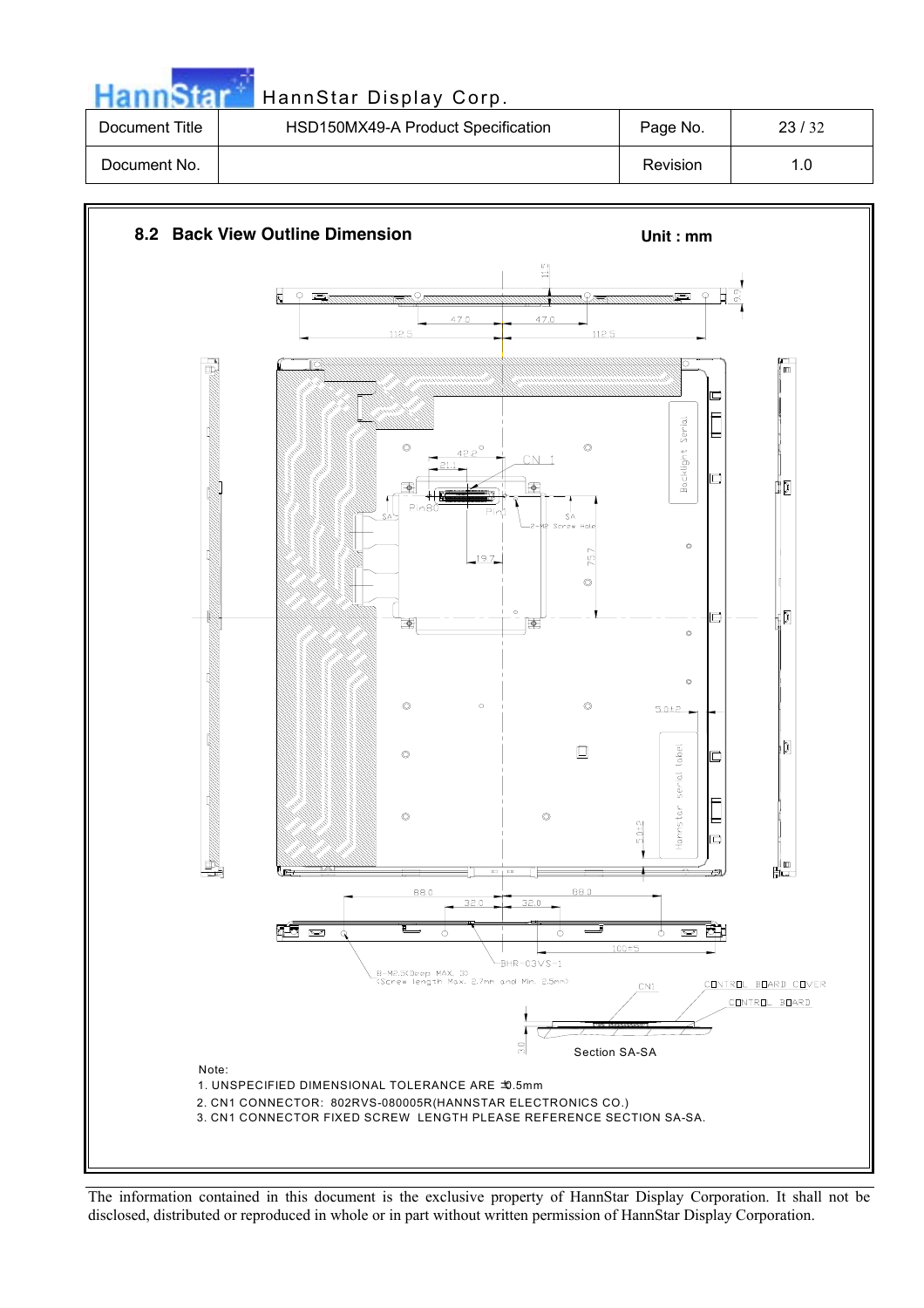|                | HannStar Display Corp.             |          |       |
|----------------|------------------------------------|----------|-------|
| Document Title | HSD150MX49-A Product Specification | Page No. | 24/32 |
| Document No.   |                                    | Revision | 1.0   |

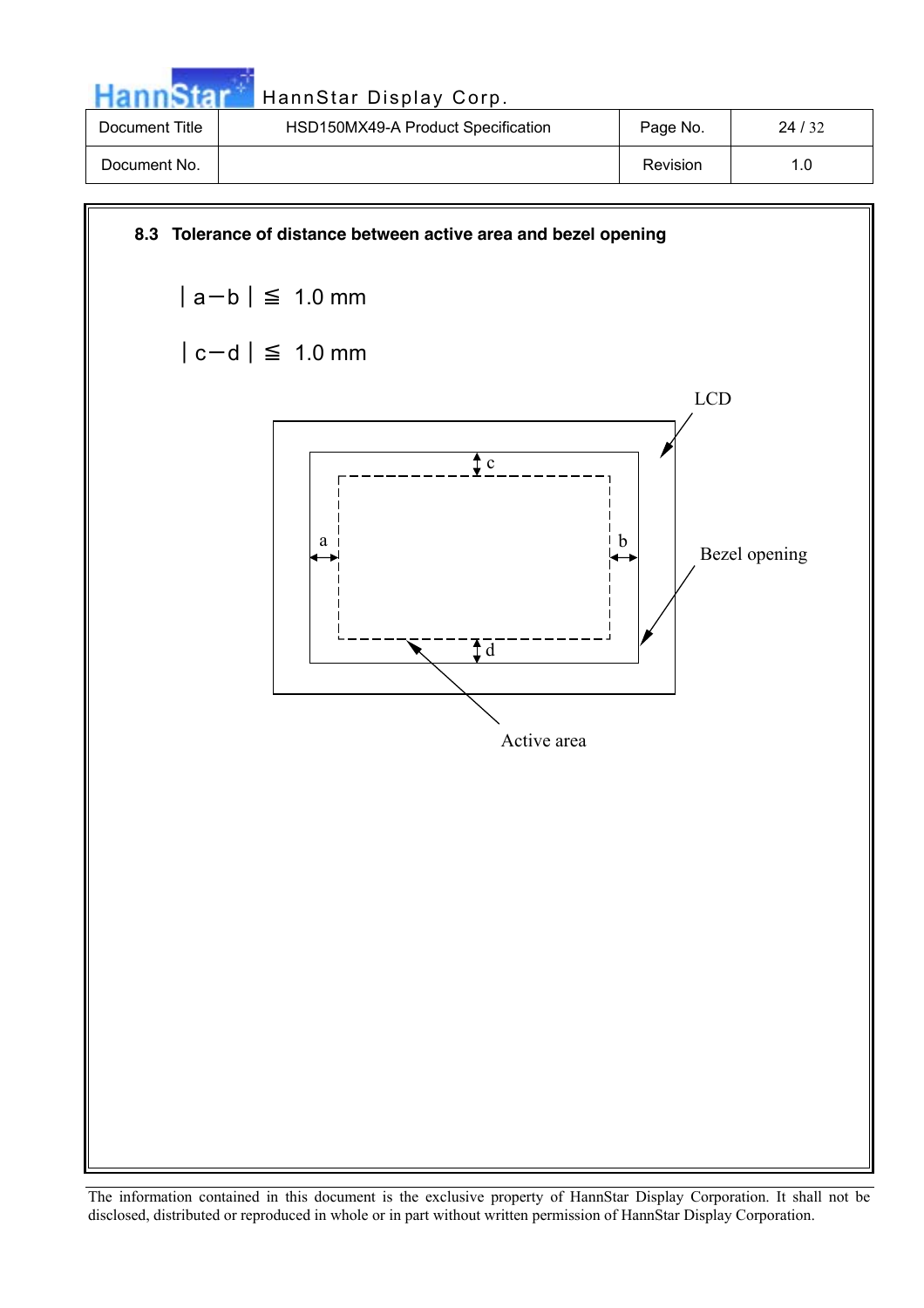

| Document Title | HSD150MX49-A Product Specification | Page No. | 25/32 |
|----------------|------------------------------------|----------|-------|
| Document No.   |                                    | Revision |       |

**9.0 LOT MARK**

#### **9.1 Lot Mark**



code 1,2,3,4,5,6: HannStar internal flow control code.

code 7: production location.

code 8: production year.

code 9: production month.

code 10,11,12,13,14,15: serial number.

### Note (1) Production Year

| Year | 1999 | 2000 | 2001 | 2002 | 2003 | 2004 | 2005 | 2006 | 2007 | 2008 |
|------|------|------|------|------|------|------|------|------|------|------|
| Mark |      |      |      |      |      |      |      |      |      |      |

### Note (2) Production Month

| Month | Jan. | Feb. | Mar. Apr. | May.   Jun.   Jul.   Aug.   Sep. |  |  | Oct | Nov. | Dec. |
|-------|------|------|-----------|----------------------------------|--|--|-----|------|------|
| Mark  |      |      |           |                                  |  |  |     |      |      |

### **9.2 Location of Lot Mark**

(1) The label is attached to the backside of the LCD module.

(2) This is subject to change without prior notice.

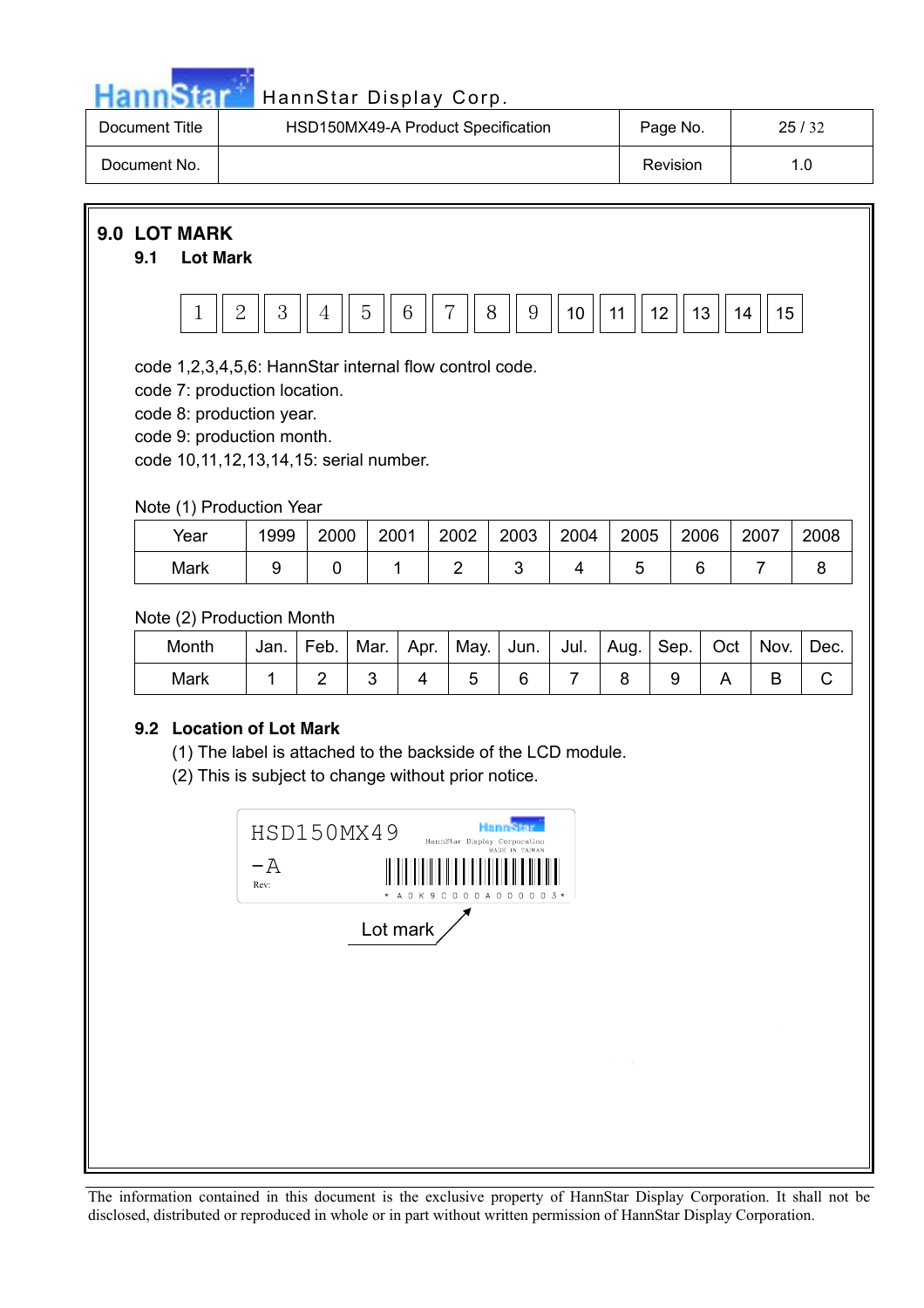

| Document Title | HSD150MX49-A Product Specification | Page No. | 26/32 |
|----------------|------------------------------------|----------|-------|
| Document No.   |                                    | Revision |       |

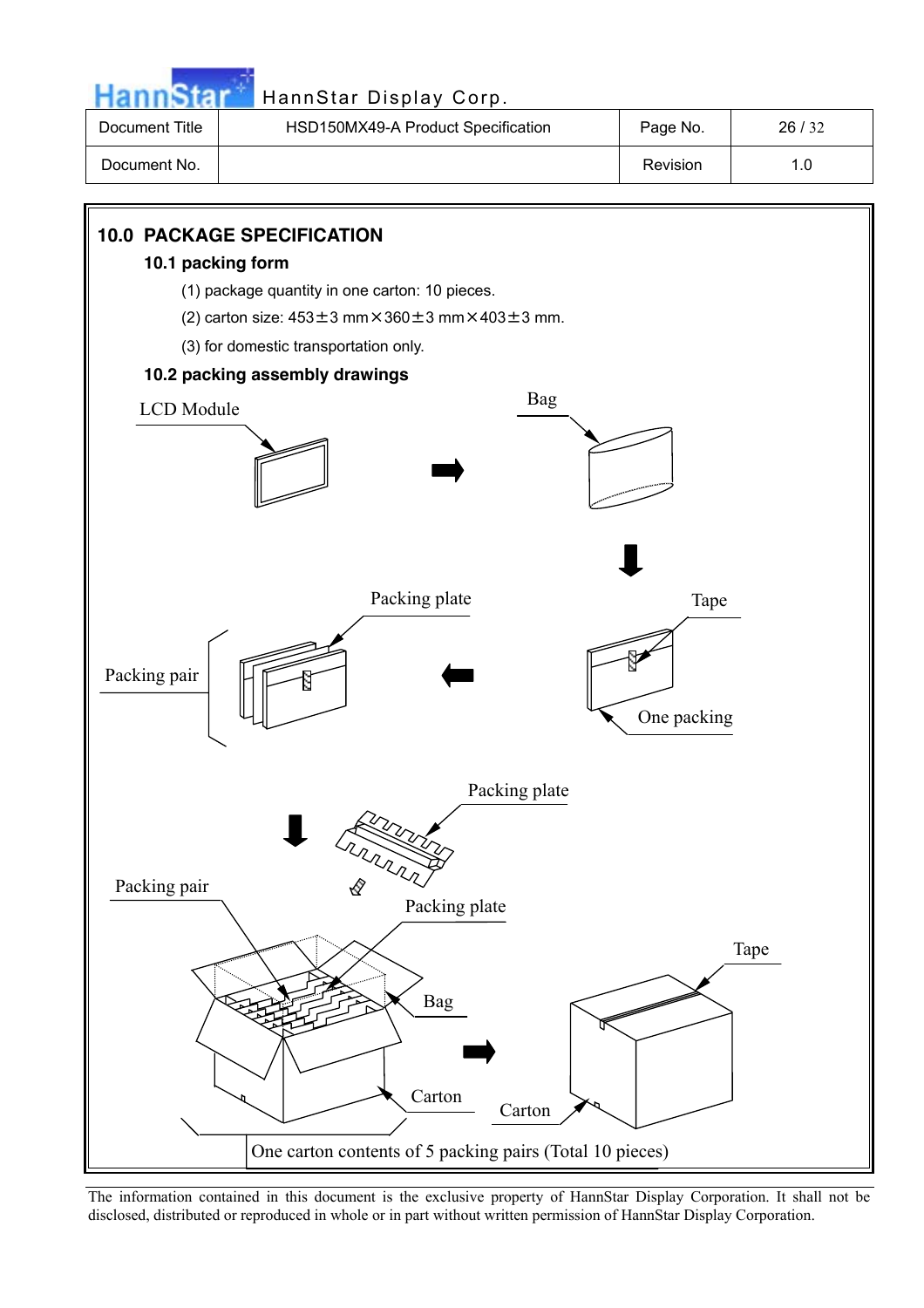|                | HannStar Display Corp.             |          |       |
|----------------|------------------------------------|----------|-------|
| Document Title | HSD150MX49-A Product Specification | Page No. | 27/32 |
| Document No.   |                                    | Revision | 1.0   |

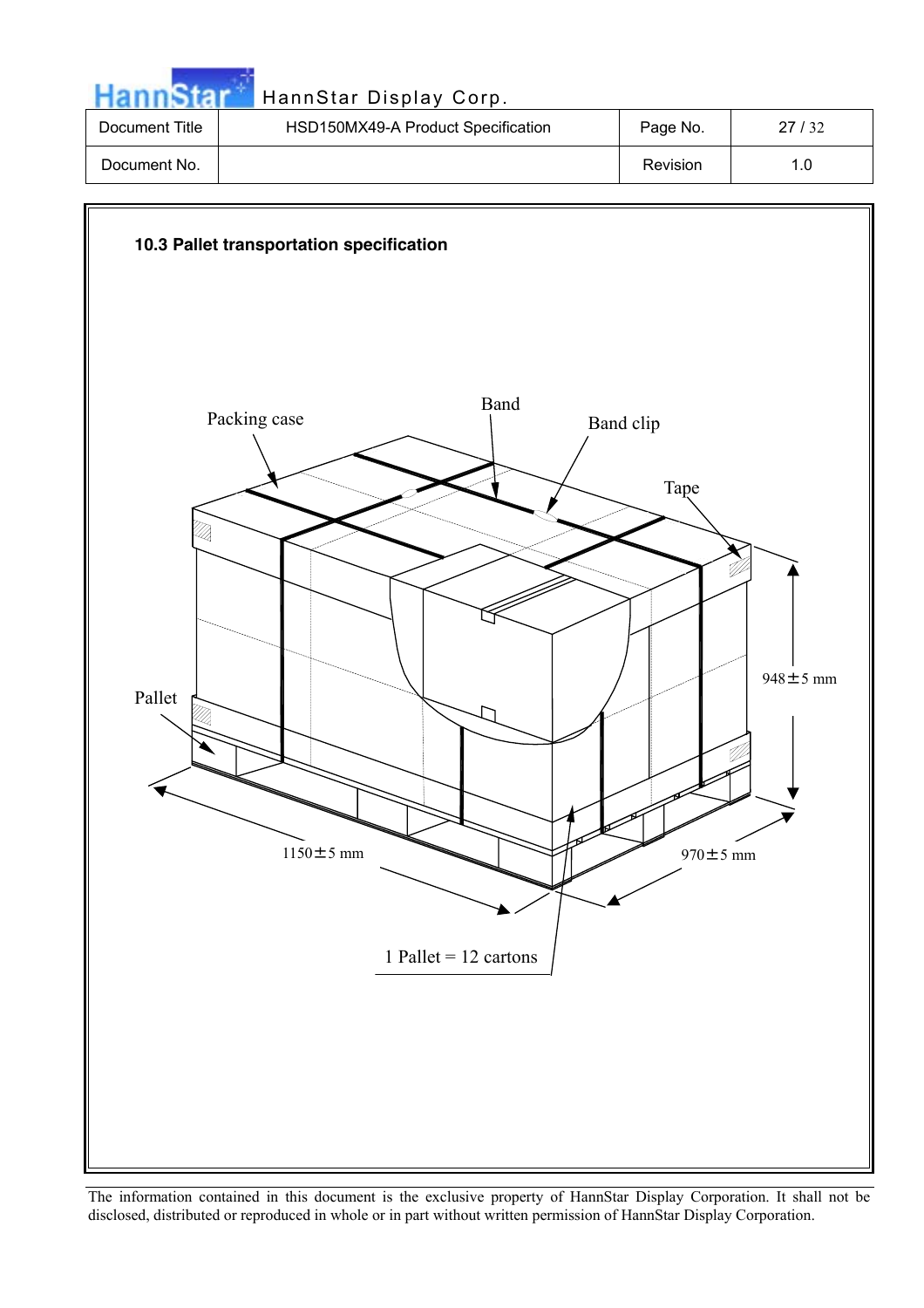

| Document Title | HSD150MX49-A Product Specification | Page No. | 28/32 |
|----------------|------------------------------------|----------|-------|
| Document No.   |                                    | Revision | 1.0   |

### **11.0 GENERAL PRECAUTION**

#### **11.1 Use Restriction**

This product is not authorized for use in life supporting systems, aircraft navigation control systems, military systems and any other application where performance failure could be life-threatening or otherwise catastrophic.

### **11.2 Disassembling or Modification**

Do not disassemble or modify the module. It may damage sensitive parts inside LCD module, and may cause scratches or dust on the display. HannStar does not warrant the module, if customers disassemble or modify the module.

### **11.3 Breakage of LCD Panel**

- 11.3.1 If LCD panel is broken and liquid crystal spills out, do not ingest or inhale liquid crystal, and do not contact liquid crystal with skin.
- 11.3.2 If liquid crystal contacts mouth or eyes, rinse out with water immediately.
- 11.3.3 If liquid crystal contacts skin or cloths, wash it off immediately with alcohol and rinse thoroughly with water.
- 11.3.4 Handle carefully with chips of glass that may cause injury, when the glass is broken.

### **11.4 Electric Shock**

- 11.4.1 Disconnect power supply before handling LCD module.
- 11.4.2 Do not pull or fold the CCFL cable.
- 11.4.3 Do not touch the parts inside LCD modules and the fluorescent lamp's connector or cables in order to prevent electric shock.

### **11.5 Absolute Maximum Ratings and Power Protection Circuit**

- 11.5.1 Do not exceed the absolute maximum rating values, such as the supply voltage variation, input voltage variation, variation in parts' parameters, environmental temperature, etc., otherwise LCD module may be damaged.
- 11.5.2 Please do not leave LCD module in the environment of high humidity and high temperature for a long time.
- 11.5.3 It's recommended to employ protection circuit for power supply.

### **11.6 Operation**

- 11.6.1 Do not touch, push or rub the polarizer with anything harder than HB pencil lead.
- 11.6.2 Use fingerstalls of soft gloves in order to keep clean display quality, when persons handle the LCD module for incoming inspection or assembly.
- 11.6.3 When the surface is dusty, please wipe gently with absorbent cotton or other soft material.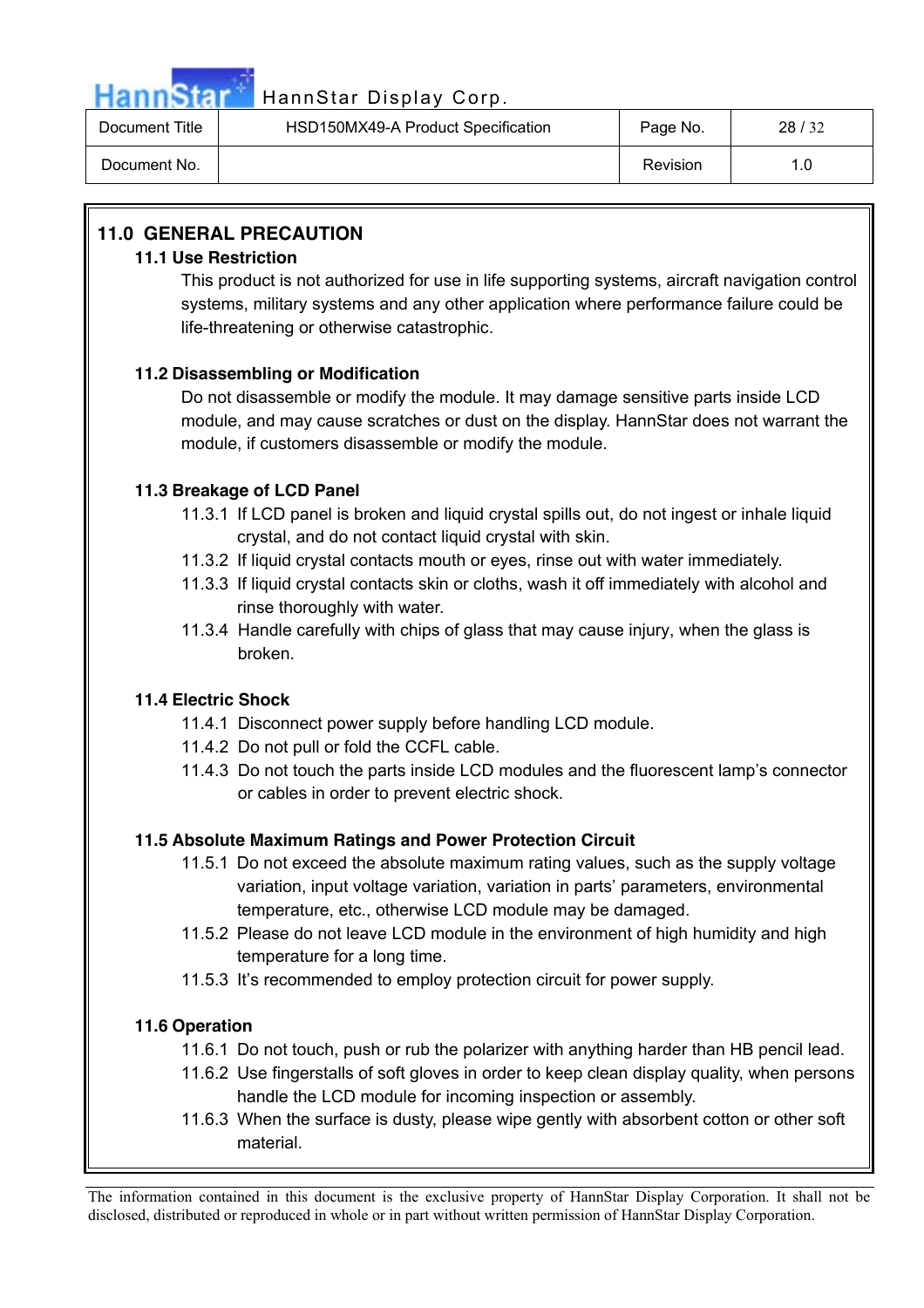| Document Title | HSD150MX49-A Product Specification | Page No. | 29/32 |
|----------------|------------------------------------|----------|-------|
| Document No.   |                                    | Revision |       |

- 11.6.4 Wipe off saliva or water drops as soon as possible. If saliva or water drops contact with polarizer for a long time, they may causes deformation or color fading.
- 11.6.5 When cleaning the adhesives, please use absorbent cotton wetted with a little petroleum benzine or other adequate solvent.

#### **11.7 Mechanism**

Please mount LCD module by using mouting holes arranged in four corners tightly.

#### **11.8 Static Electricity**

- 11.8.1 Protection film must remove very slowly from the surface of LCD module to prevent from electrostatic occurrence.
- 11.8.2 Because LCD module use CMOS-IC on circuit board and TFT-LCD panel, it is very

weak to electrostatic discharge. Please be careful with electrostatic discharge. Persons who handle the module should be grounded through adequate methods.

#### **11.9 Strong Light Exposure**

The module shall not be exposed under strong light such as direct sunlight. Otherwise, display characteristics may be changed.

#### **11.10 Disposal**

When disposing LCD module, obey the local environmental regulations.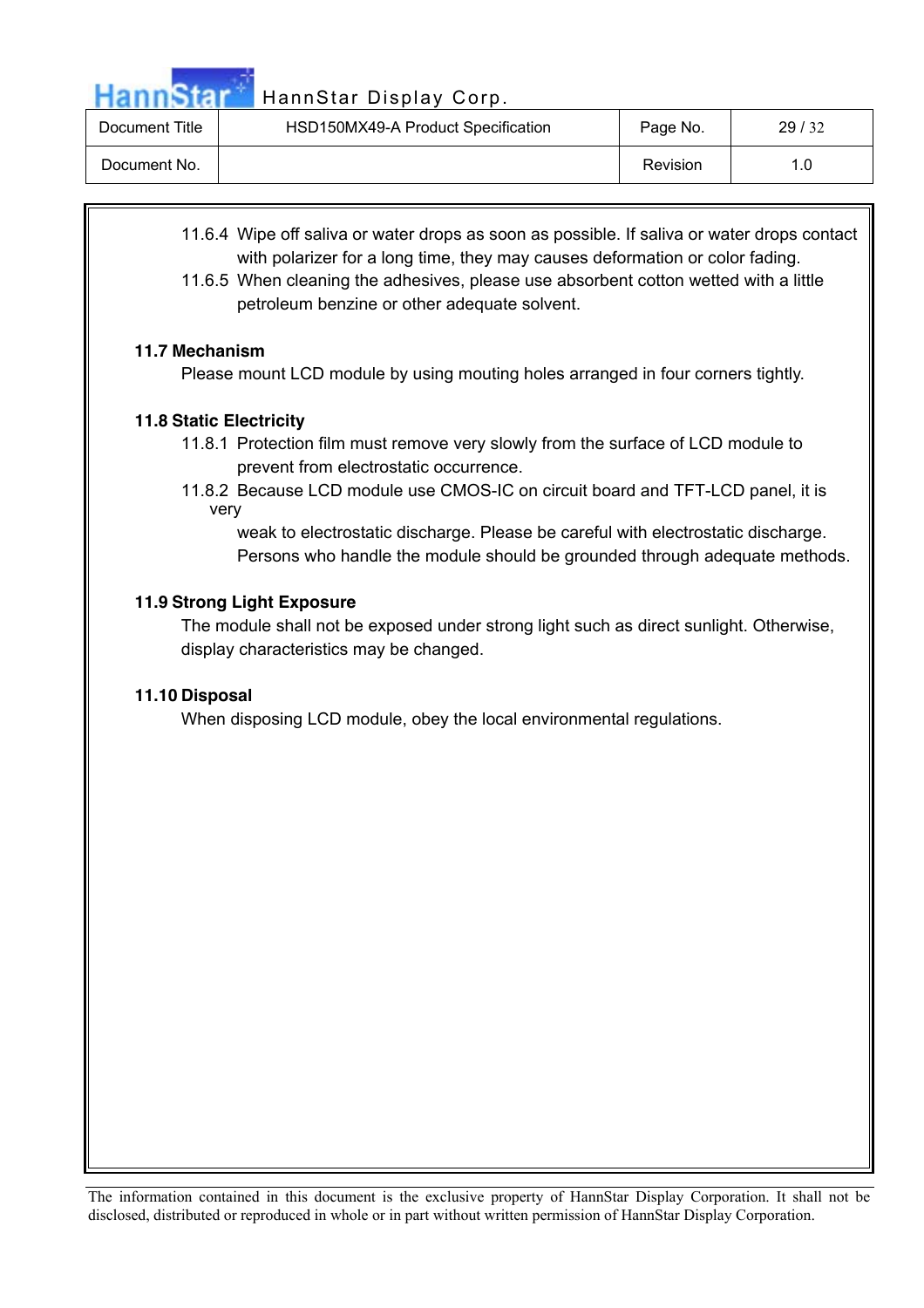

| Document Title | HSD150MX49-A Product Specification | Page No. | 30/32 |
|----------------|------------------------------------|----------|-------|
| Document No.   |                                    | Revision | 1.0   |

### **12. VISUAL INSPECTION SPECIFICATION**

Inspection condition is as followings

-Viewing distance is approximately 15-50 cm

-Viewing angle is normal to the LCD panel

-Ambient temperature is in the room temperature

-Ambient illumination is 300~500 Lux

-Bright dot is defined as visible through 5% ND filter

|                                    | Defect type                                       | Criteria                                                                              |  |
|------------------------------------|---------------------------------------------------|---------------------------------------------------------------------------------------|--|
| Visual defect                      | Circular Foreign Material --<br>Dark/Bright Spot  | $0.2$ mm $\leq$ D $\leq$ 0.5 mm<br>$N \leq 4$                                         |  |
| $D:$ diameter                      | Foreign Material --<br><b>Bright or Dark Line</b> | $0.05$ mm $\leq$ W $\leq$ 0.1 mm<br>$0.3$ mm $\leq L \leq 2$ mm, $N \leq 5$           |  |
| $N:$ number<br>W: horizontal width | Polarizer/Linear Scratch                          | $0.01$ mm $\leq$ W $\leq$ 0.1mm<br>$1 \text{ mm } \leq L \leq 5 \text{ mm}, N \leq 3$ |  |
| L: vertical high                   | Polarizer-Bubble/Peeling                          | Average $D \leq 0.5$ mm<br>$N \leq 6$                                                 |  |
|                                    | Maximum Allowable Defect<br>Count All Types       | $N \leq 7$                                                                            |  |
| Electrical defect                  | <b>Bright Dot Random</b>                          | $N \leq 5$                                                                            |  |
|                                    | Bright Dot – Green                                | $N \leq 3$                                                                            |  |
|                                    | Bright Dot- 2 Adjacent                            | $N \leq 2$                                                                            |  |
| $N:$ number                        | Bright Dot- 3 Adjacent                            | $N \leq 1$                                                                            |  |
|                                    | Dark Dots-Random                                  | $N \leq 5$                                                                            |  |
|                                    | Dark Dots-2 Adjacent                              | $N \leq 3$                                                                            |  |
|                                    | Dark Dots-3 or More Adjacent                      | $N \leq 1$                                                                            |  |
|                                    | <b>Total Bright and Dark Dots</b>                 | $N \leq 5$                                                                            |  |
|                                    | Minimum Distance Between Bright Dots              | $5 \text{ mm}$                                                                        |  |
|                                    | Minimum Distance Between Dark Dots                | $1 \text{ mm}$                                                                        |  |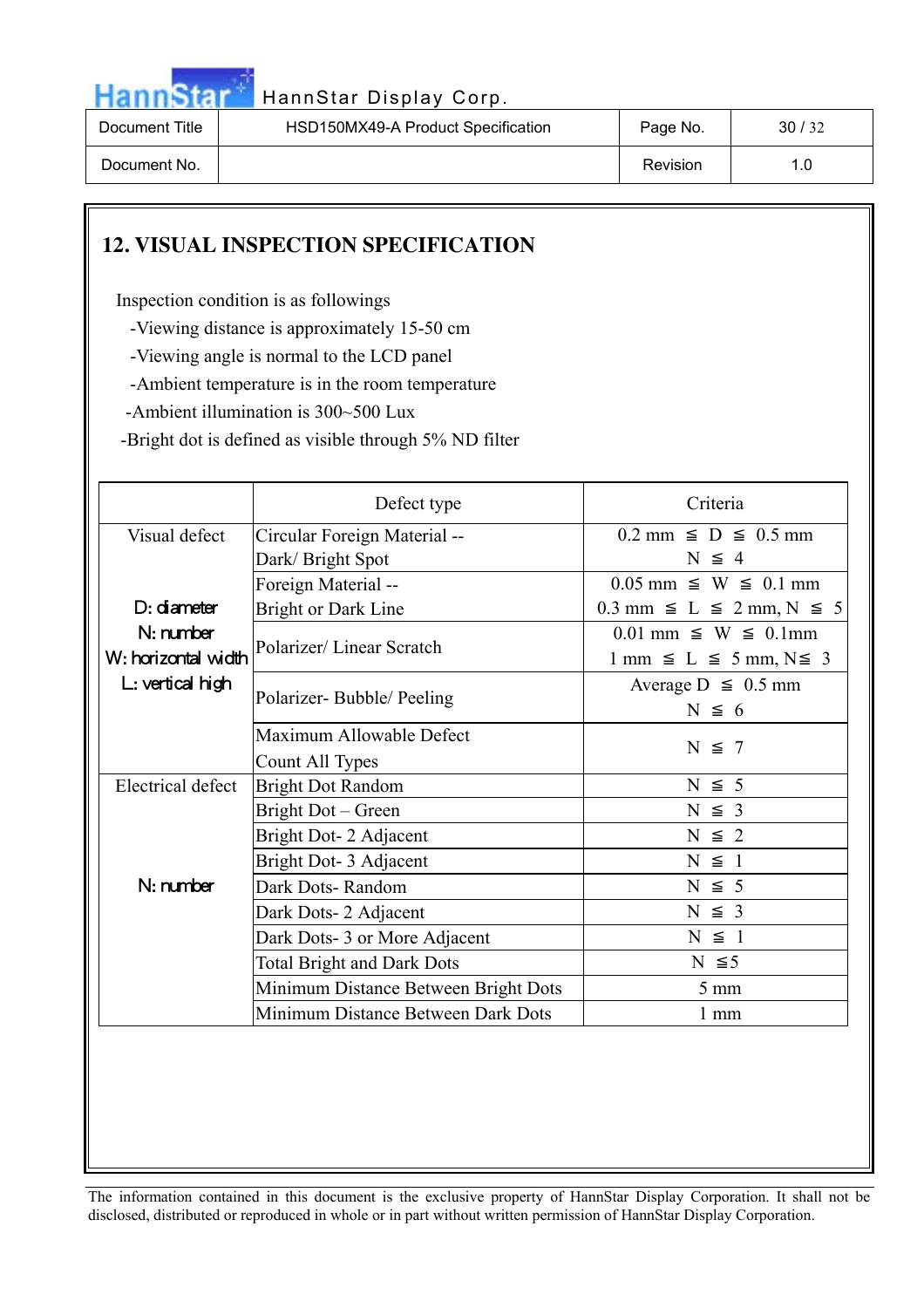|                                                                                    | HannStar Display Corp.             |          |       |  |
|------------------------------------------------------------------------------------|------------------------------------|----------|-------|--|
| Document Title                                                                     | HSD150MX49-A Product Specification | Page No. | 31/32 |  |
| Document No.                                                                       |                                    | Revision | 1.0   |  |
| Note (1) Bright dot defect description<br>-bright area is more than 50% of one dot |                                    |          |       |  |



### Note(1)Bright dot defect description

-Two adjacent



### Note(2)Dark dot defect description

-Two adjacent